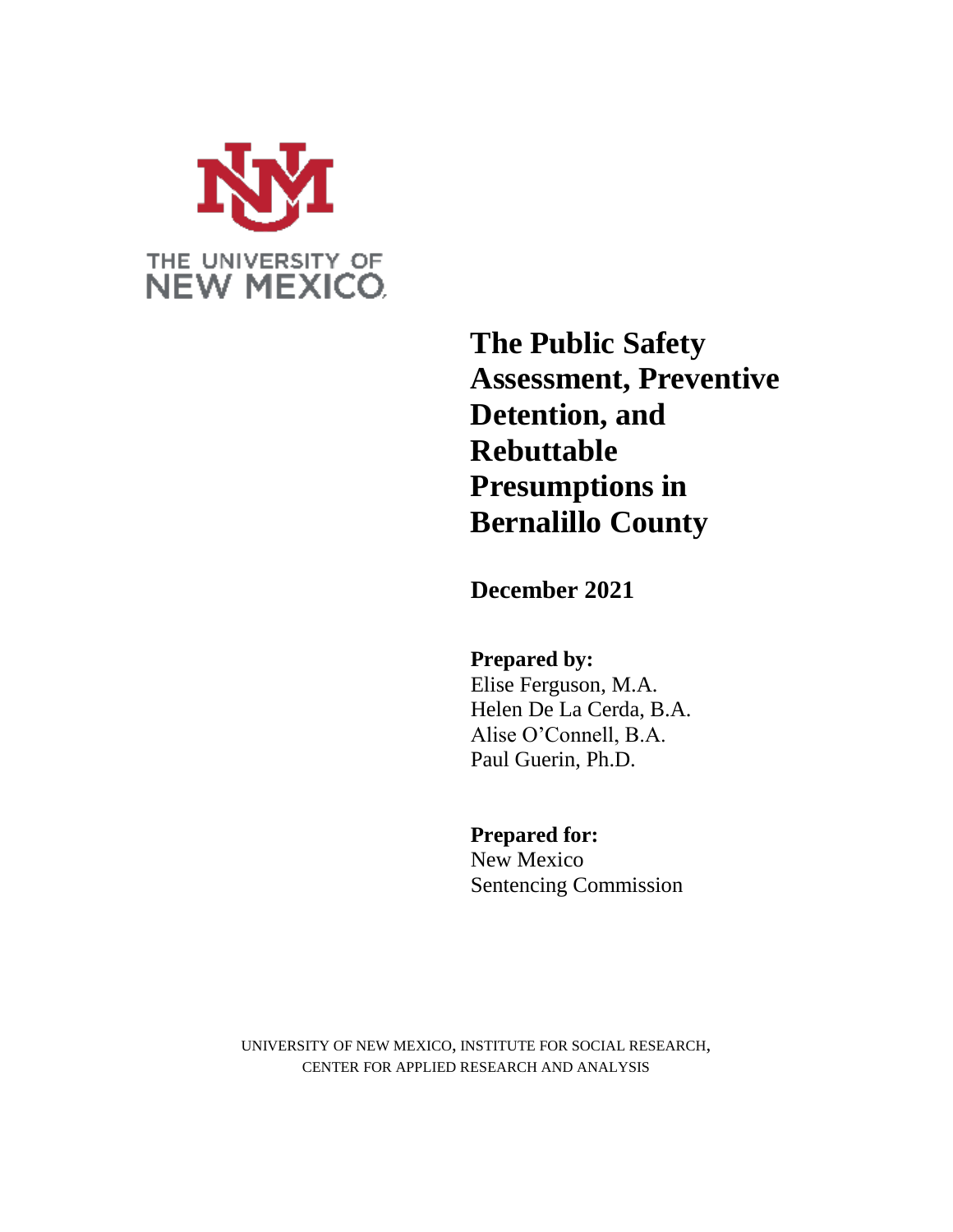# **Table of Contents**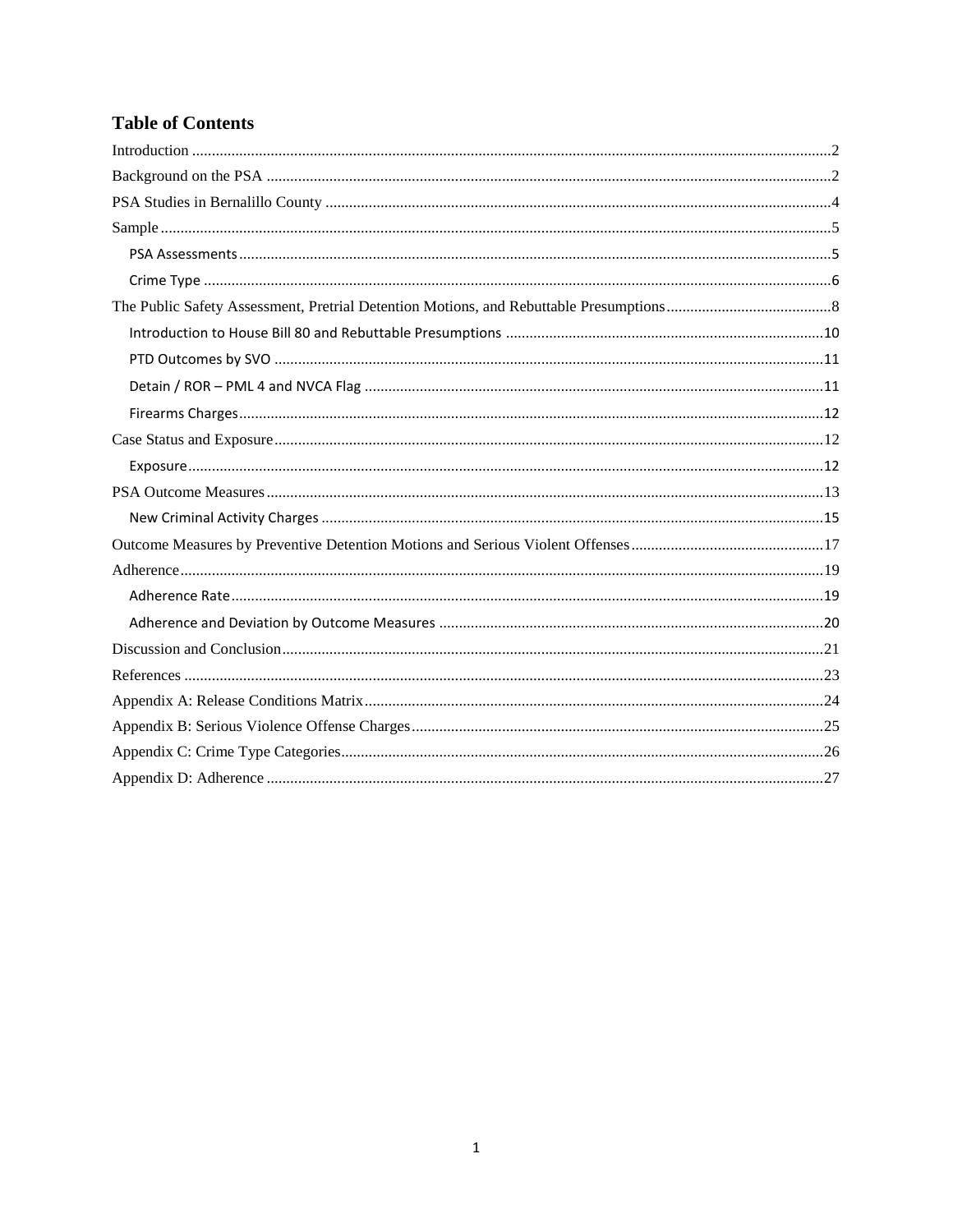### **Introduction**

<span id="page-2-0"></span>In June 2017, Bernalillo County implemented the Public Safety Assessment (PSA) for felony cases, which is used by judges to assist in release decision-making. In January 2017, the County began using preventive detention (hereafter PTD) after voters approved a constitutional amendment in November 2016. In addition, while the current procedure for PTD requires the filing of a motion by the District Attorney's office, an alternative proposal was presented in 2021, House Bill 80 (HB80)<sup>1</sup>, that is described in the section that follows, would instead mandate the use of rebuttable presumptions (RPs). These are a series of charges that would result in the denial of bail and detention of the defendant. The use of these types of charges presents a variety of concerns. HB80 includes a wide variety of defendants, and its terms are not explicitly defined or constrained by a time limit, which could allow for a broad interpretation of which defendants qualify as detainable. A basic interpretation results in the detention of a large number of defendants, the majority of whom are at a low risk of offending. While these individuals are in custody, they face the possibility of lost employment, loss of housing, and other negative social outcomes. In addition to PTD, the defendant may be required to participate in substance abuse treatment, for which there may be consequences should the person fail to complete the program. And finally, the impetus is placed on the defendant to prove that he or she does not qualify for detention. Another proposal includes firearms-related charges as a means to select defendants for detention. It is not entirely clear what a firearm charges bill might entail, as it could include specific charges, such as the use of a firearm during a criminal offense, any firearm-related offense, or if the proposal could be extended to include the presence of a firearm, regardless of its use. The use of a firearm can be difficult to distinguish, and, in some circumstances, the presence of a firearm is not related to any charge whatsoever.

To assess the impact of HB80 and a firearms charges bill on pretrial detention, release, and pretrial outcomes, in this report we review the Failure to Appear (FTA), New Criminal Activity (NCA), and New Violent Criminal Activity (NVCA) rates of cases with a PSA, and how these rates differ for cases with or without a PTD motion or a proposed rebuttable presumption. In the past, Bernalillo County and the New Mexico Association of Counties have provided funding to study the implementation of the PSA and to validate the PSA for Bernalillo County. In addition, the New Mexico Statistical Analysis Center received funding from the Bureau of Justice Statistics to assess bail reform efforts in New Mexico. This included a review of preventive detention, conditions of release, and pretrial detention outcomes (Denman, Siegriest, Robinson, Maus, and Dole, 2021). The New Mexico Legislature has provided funds appropriated to the New Mexico Sentencing Commission to review the potential outcomes for cases under rebuttable presumption options.

The primary goal of this report is to review Bernalillo County Metropolitan Court (BCMC) cases and determine those that would be eligible for potential detention under the recently proposed House Bill (HB80) and cases that could potentially qualify under a firearms bill. In addition, there will be a comparison made with those cases with a PTD motion during this time period, as well as the outcomes of these motions. For these cases, the outcome measures will be analyzed to determine the differences, if any, between the two methods of detention.

### **Background on the PSA**

<span id="page-2-1"></span>The pretrial phase of a criminal case extends from the beginning of the court case, after arrest, through the final disposition of the case, which may include a finding of guilt, innocence, or dismissal, among other possible dispositions. During the pretrial phase, the individual is presumed innocent and is entitled to due process of law (U.S. Constitution, amend. V) and reasonable conditions of release. These conditions specifically should include either "bailable by sufficient sureties" or via relief through the courts for those

 $\overline{a}$ 

<sup>&</sup>lt;sup>1</sup> N.M. HB80, 55th Legislature, First Session, 2021. (NM 2021).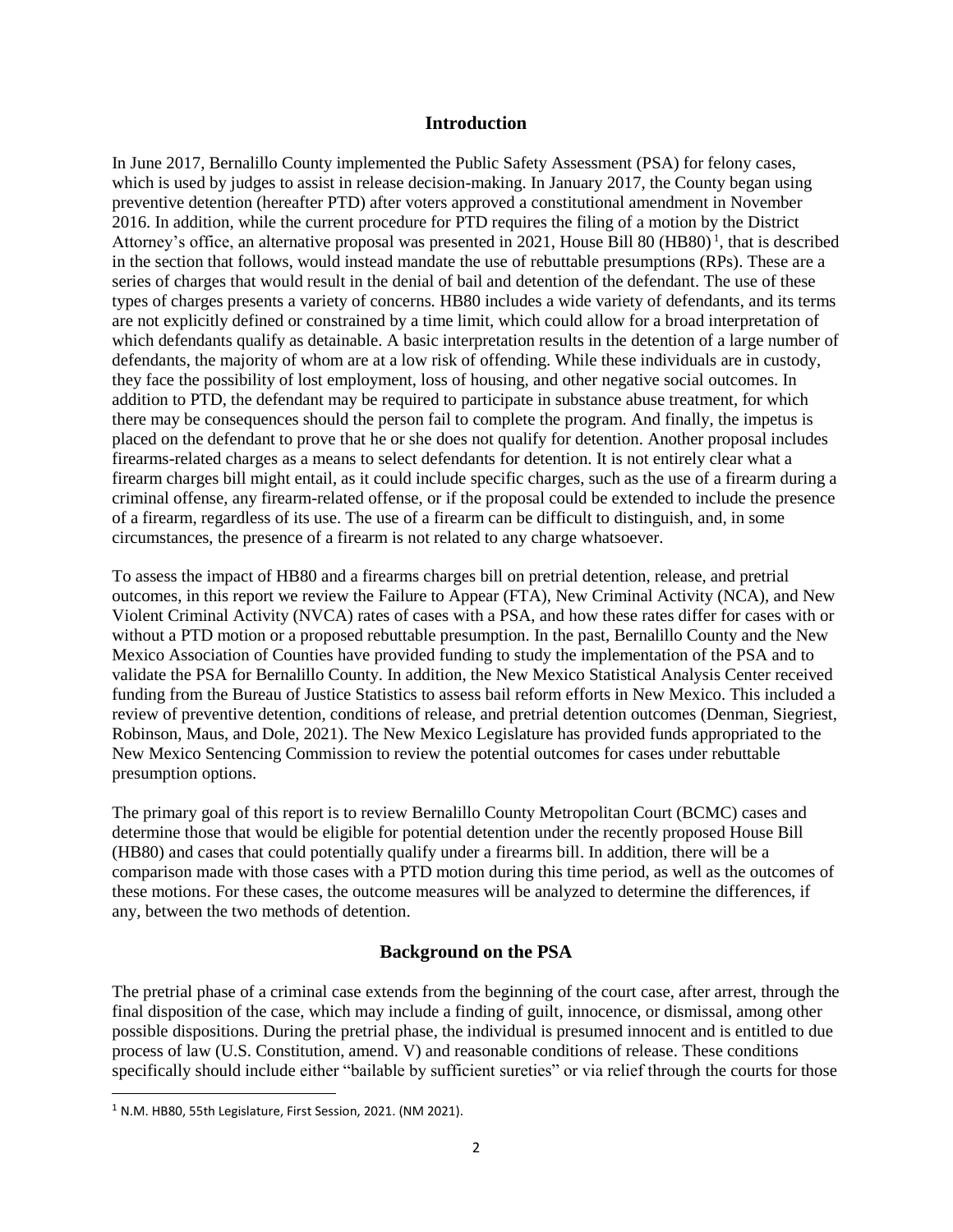unable to post a bond (N.M. Constitution, art. II, §13). Prior to mid-year 2017, upon arrival at the Bernalillo County Metropolitan Detention Center (MDC), a jailhouse bond was initially assigned to a new criminal charge based on the charge category, and this bond remained in place until new conditions of release were set by a judge. The jailhouse bonds were discontinued in 2017, shortly after the implementation of preventive detention and the PSA was brought into use in midyear 2017.

Arnold Ventures developed the PSA in partnership with leading criminal justice researchers using approximately 750,000 cases from 300 jurisdictions across the United States (Arnold Ventures, 2019; AdvancingPretrial.org, 2020). The PSA is designed to provide additional information for judges in pretrial release decision-making.

While judges are often required to make pretrial release decisions in a short period of time with incomplete information (Steffensmeier, Ulmer and Kramer, 1998), the PSA provides an additional resource that informs rather than replaces judicial discretion. Limited information coupled with limited time for decision-making, can result in disparate treatment of minorities and the poor during their pretrial period, release decision-making, and pretrial incarceration (Schlesinger, 2005).

The PSA was designed to use evidence-based, neutral information, to predict the likelihood that an individual will be charged with a new crime if released before trial (New Criminal Activity [NCA]), and to predict the likelihood that he/she will fail to return for a future court hearing (Failure to Appear [FTA]). In addition, it flags those individuals who present an elevated risk of being charged with a violent crime (New Violent Criminal Activity [NVCA]). The FTA, NCA, and NVCA are referred to as outcome measures. By extension, these outcome measures are related to measures of pretrial success. The inverse of the FTA Rate is the Appearance Rate and the inverse of the NCA Rate is the Public Safety Rate. As the focus of the PSA turns more towards pretrial success rather than pretrial failure, there will be continued shifts in how information is presented and structured.

In this report, we include the FTA, NCA, and NVCA because this is how these measures are calculated and reported in most research currently, although the safety and appearance rate will be included in many locations. Additional measures include the Release Rate and Adherence Rate. These terms are defined as follows:

- Appearance Rate the rate at which individuals attend all scheduled court appearances<sup>2</sup>
- Public Safety Rate the rate at which individuals do not have a new offense during the pretrial stage of a case
- Release Rate the rate at which individuals are released during the pretrial stage of a case and have exposure to fail or succeed
- Adherence Rate the rate at which the conditions assigned by judges correspond with the recommendation of the PSA

In addition to differences that occur during the implementation process in each jurisdiction – the selection of violent charges and development and modification of the Decision-Making Framework<sup>3</sup> (DMF) or Release Conditions Matrix (RCM) – there are differences in Bernalillo County that make it unique. (See Appendix A for additional information on the PSA and the RCM). While other jurisdictions that have implemented the PSA use it for individuals facing misdemeanor and felony charges, in Bernalillo County, only those with felony charges are assessed with the PSA. Felony charges are more serious than

 $\overline{a}$ 

 $^2$  In general, a warrant is typically issued if a defendant does not attend a hearing, but in some instances, this may not occur. For this study, the issuance of a warrant is used as the primary measure of attendance of the hearing.

 $^3$  These terms have been renamed over time. Currently, this is the Release Conditions Matrix (RCM) and was formerly known as the Decision-Making Framework.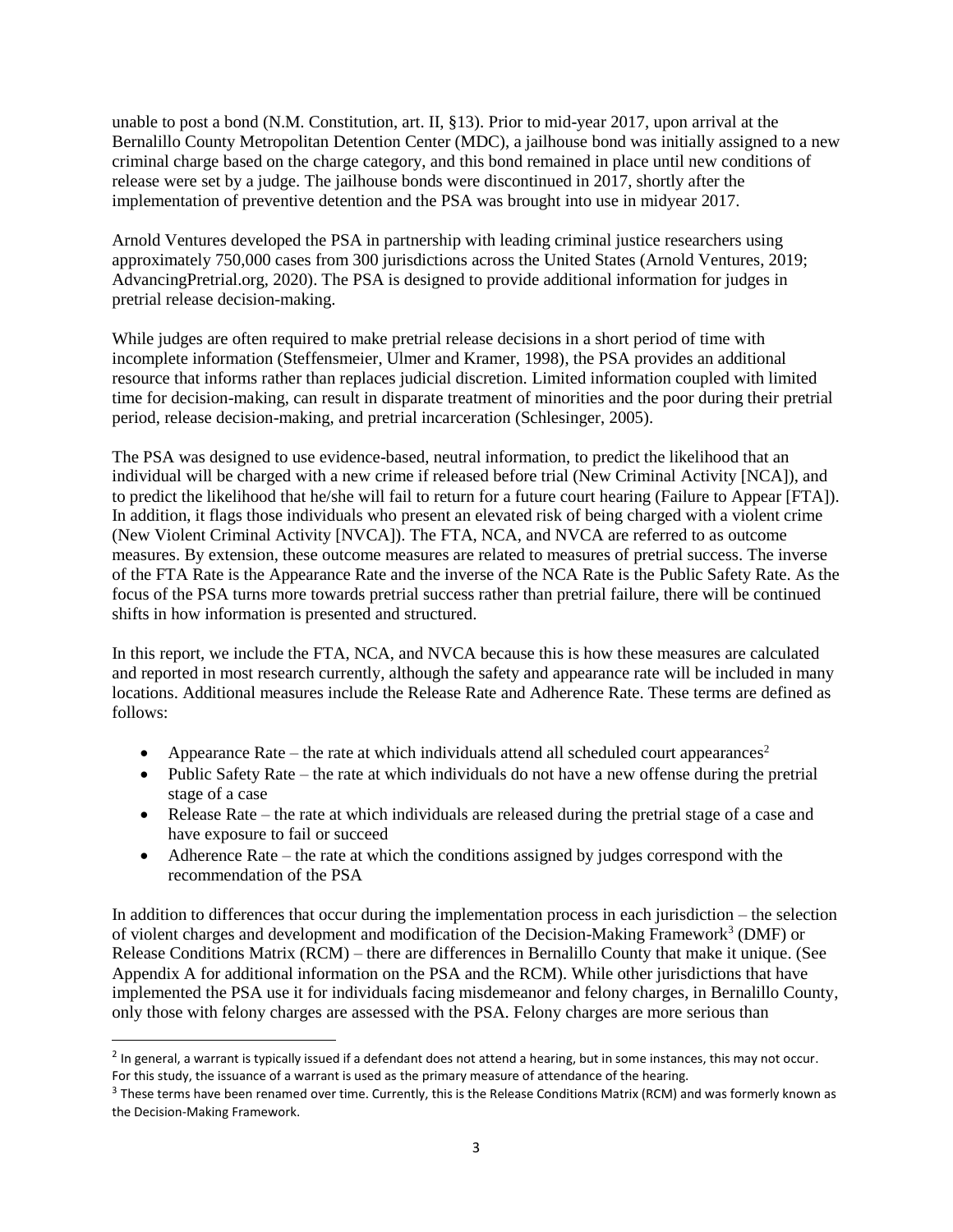misdemeanor charges and individuals may have higher FTA and NCA scores, longer periods of pretrial release, and higher failure rates in Bernalillo County. For this reason, the findings in Bernalillo County are not comparable to other jurisdictions that have implemented the PSA.

### **PSA Studies in Bernalillo County**

<span id="page-4-0"></span>While there were a variety of studies completed previously on the PSA, there are two of primary importance to this report. The first was a study of PTD motions and the FTA and NCA rates for individuals in Bernalillo County charged with felony crimes, and for which the PSA was administered and used in the pretrial release decision-making process from the MDC (Ferguson, De La Cerda, & Guerin, 2020).

In the PTD study, the FTA rate for cases with a PTD motion was 17.8%, and for those without a PTD motion, the rate was 18.1%, a difference that was not statistically significant (Ferguson et al., 2020, p. 14). While the PSA recommendation and crime type improved the ability to predict the likelihood of failure, the PTD motion – or lack thereof – is not a good indicator of future failure. The NCA rate for cases with a motion was 18.0% and for those with no motion, the NCA rate was 16.7% and likewise, the difference was not statistically significant (p. 14). The PTD motion is not a good indicator of future failure for either the FTA or the NCA, and the PSA recommendation and crime type provided the most accurate means to predict future failure.

For the NCAs that were recorded, the new criminal activity was of a different type more than half the time for violent, drug, and property offenses (Ferguson et al., 2020, p. 12). While cases with violent charges had fewer NCAs than cases with either drug or property charges, the NCA that did occur corresponded with violent charges at a higher rate than in other categories (45.8%) (p. 12). Additionally, the majority of new criminal activity was for  $4<sup>th</sup>$  degree felonies (539 or 51.7%), followed by misdemeanors (243 or 23.3%) (p. 14). For the NCA, 42.2% of the cases had a lower charge than the assessed case and an additional 45.3% are of the same level (p. 13). Overall, NCAs occurred for fewer than one in five cases and were primarily charges of a lower or equivalent level as the assessed case.

The second report of note is a validation study of the PSA in Bernalillo County released in June 2021 (Ferguson, De La Cerda, Guerin, & Moore, 2021). The study found the PSA was predictive of pretrial success in regard to FTA, NCA, or NVCAs.

Differences in the overall scores for the FTA, NCA, and NVCA rates by race were not statistically significant nor were they statistically significant for FTA rates by gender (Ferguson et al., 2021). There were differences that were statistically significant for the NCA and NVCA rates by gender with effect sizes that were large and medium/large, respectively. There was weak evidence that NCA rates were different for Native American individuals, when the NCA rate was conditioned on the NCA score, the overall findings indicate that differences were not statistically significant. Significant differences occur by gender and for NVCAs for individuals without the NVCA flag. These factors indicate that the PSA is predictive of pretrial failure, and the differences by gender are of greater concern.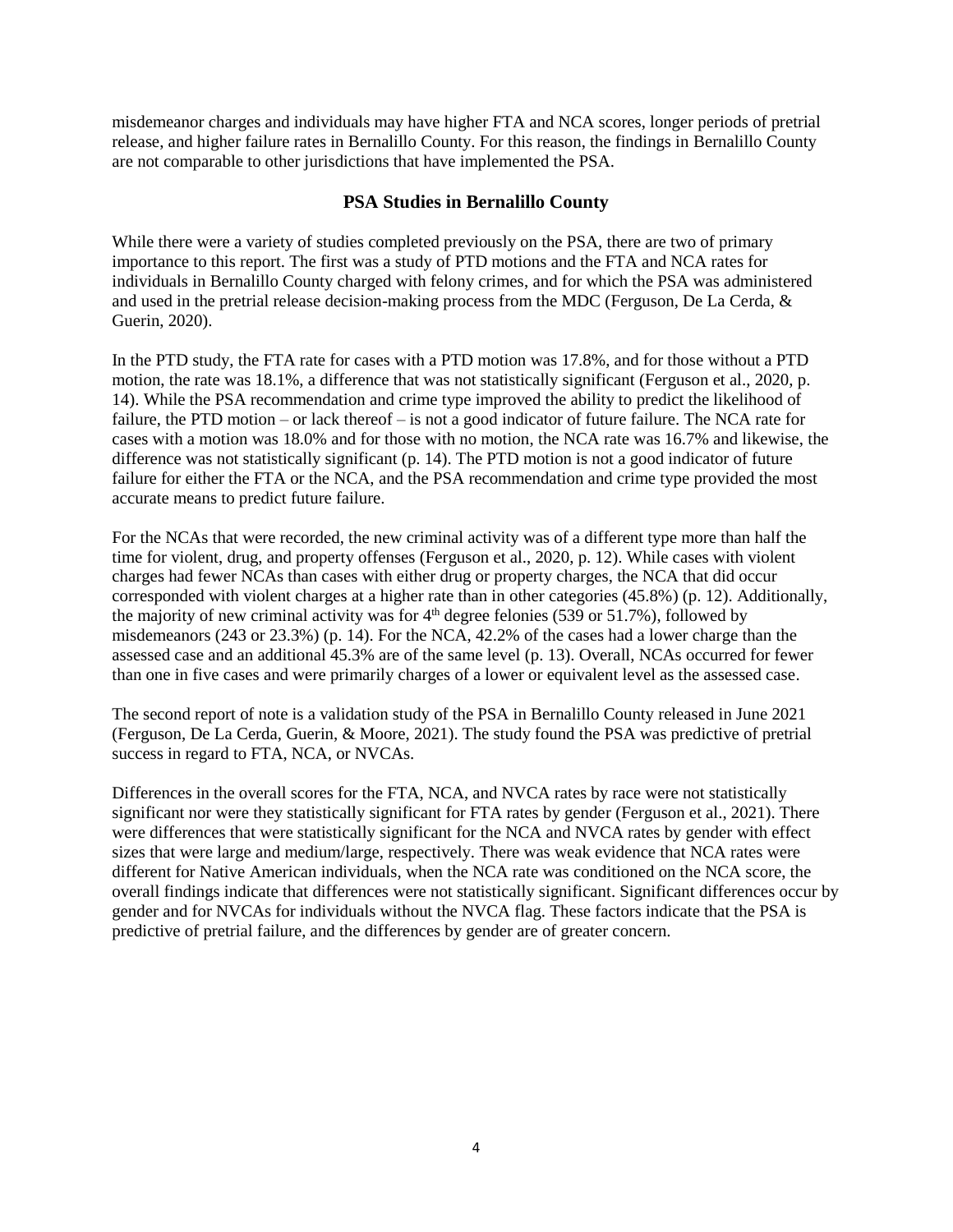This study focuses on PSA cases that would qualify for detention under the proposed New Mexico House Bill 80 (HB80) and cases with identifiable firearms offenses. As part of HB80, a series of circumstances are proposed that would result in the denial of bail and detention of the defendant. The definition for these rebuttable presumptions includes the following:

- 1. If the charge is a  $1<sup>st</sup>$  degree felony OR a serious violent offense (SVO) (see Appendix B) AND
- 2. A previous felony conviction OR a previous violation of conditions of pretrial release<sup>4</sup>

In conjunction with the PTD motions and the PSA, cases qualifying for detention under HB80 and cases with firearms offenses, are reviewed to determine how the option would compare to the current motions filed and the current outcome measures.

### **Sample**

<span id="page-5-0"></span>Court cases that were filed between July 1, 2017, and June 31, 2021, were selected from BCMC electronic data, with additional data collected from Second Judicial District Court (SJDC) electronic data and the MDC Offender Management System data as needed. During this time period, 26,310 felony cases were opened in BCMC. Cases were selected for review if a PSA was completed, if the inmate was in custody for the Felony First Appearance (FFA), and if the defendant was assigned conditions of release. A small portion of cases (3.9%) were ineligible for assessment as they were fugitive cases, or cases where the individual was facing charges from another state or jurisdiction. A similar quantity had no assessment (3.8%) for the case or had an issue related to the FFA, such as no FFA or no conditions of release set at the FFA (3.5%). A very small number were not in custody for the assessment (0.1%) and these cases were excluded as well.

The remaining 23,345 cases met the criteria of having a PSA and the individual was in custody for the release decision.

### **PSA Assessments**

<span id="page-5-1"></span>In the study period of 48 months, there were 23,345 BCMC cases with a PSA that took place while the individual was in custody at their FFA. Of the twenty-five possible combinations based on the FTA and NCA scores, there are six categories of release recommendations: ROR, ROR with pretrial monitoring level (PML) 1, 2, 3, or 4, and detain (if constitutional requirements are met) or release with maximum conditions (see Table 1). The PML indicates the level of pretrial supervision the defendant will be placed under, with PML 1 being the least restrictive and consisting primarily of court reminders, up to PML 4, which includes a higher frequency of office visits, phone visits, and other potential requirements, such as drug and/or alcohol testing if mandated. Of these six categories, ROR, ROR – PML 3, and detain / ROR – PML 4 conditions account for nearly 3 of 4 recommendations (22.0%, 23.2%, and 23.8%, respectively). ROR – PML 2 accounted for 14.6% of cases and ROR – PML 1 accounted for an additional 11.2% of cases. ROR – PML 4 accounted for the smallest portion of cases (5.2%).

 $\overline{a}$ 

 $4$  While the precise method is unclear that may be used to identify if an inmate has violated conditions or if there are any time limits on this, there are a variety of options to estimate if a prior violation has occurred. This requires the review of several sources of data. In the BCMC felony data, a combination of 3 items provided the most information on whether a defendant had violated conditions: if there was a violation of conditions of release hearing; if a warrant was issued for failure to comply with conditions of release (this had to be matched with warrant issued dates in a separate file, specifically the latest date issued for the failure to comply and recode the latest warrant issued into the failure to comply warrant issued); and if there is an order issued on a conditions of release violation.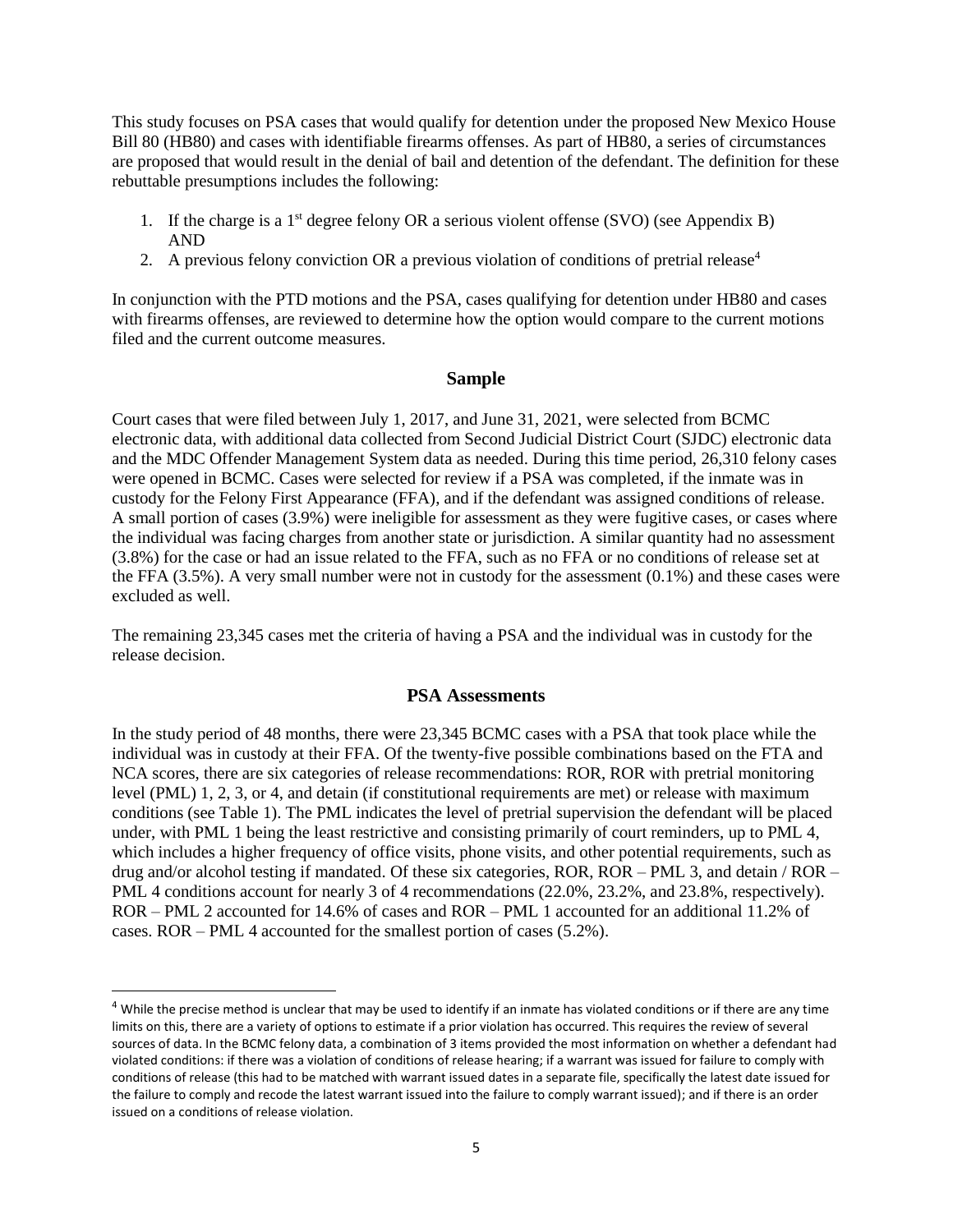#### **Table 1.** *BCMC Felony Cases by PSA Category*

| Category                         | Count  | Percent |
|----------------------------------|--------|---------|
| <b>ROR</b>                       | 5,127  | 22.0%   |
| ROR - PML 1                      | 2,608  | 11.2%   |
| ROR - PML 2                      | 3,419  | 14.6%   |
| ROR - PML 3                      | 5,421  | 23.2%   |
| ROR - PML 4                      | 1,220  | 5.2%    |
| Detain (Const Req) / ROR - PML 4 | 5,550  | 23.8%   |
| Total                            | 23,345 | 100.0%  |

### **Crime Type**

<span id="page-6-0"></span>The cases in the sample were reviewed to determine the type of criminal charges filed in each case. Charges were identified as violent or non-violent and non-violent charges were further divided into drug, property, DWI, and public order/other offenses (see Table 2 and Appendix C).

#### **Table 2.** *Crime Types*

| Violent              | Violent                          |
|----------------------|----------------------------------|
| Non-Violent Drug     |                                  |
| Non-Violent Property |                                  |
| Non-Violent DWI      |                                  |
|                      | Non-Violent Public Order / Other |

Of the 23,345 filed since July 1, 2017, 39.6% of cases included a violent charge (see Table 3). The remaining 60.4% (14,107 cases) had non-violent charges only. The number of cases in the non-violent categories varied greatly. The largest percent of non-violent charges were for drug offenses (31.6%) and property offenses (24.6%). Public order/other offenses and DWI offenses comprised the remainder of cases at 3.1% and 1.1%, respectively.

#### **Table 3.** *BCMC Felony Cases by Crime Type*

| Crime Type           | Count  | Percent |
|----------------------|--------|---------|
| Violent              | 9,238  | 39.6%   |
| Drug                 | 7,378  | 31.6%   |
| Property             | 5,753  | 24.6%   |
| DWI                  | 254    | 1.1%    |
| Public Order / Other | 722    | 3.1%    |
| Total                | 23,345 | 100.0%  |

Figure 1 reports PSA recommendations by whether the type of crime was violent or non-violent. Violent charges comprised between 28.5% and 57.9% of all charges by PSA recommendation category. Violent charges accounted for more than half of those with a ROR recommendation (57.9%) and a large portion of those with a ROR – PML 1 (44.5%). The violent nature of the charged offense did not increase either the FTA or NCA score, which are the scores that drive the recommendation category. Factors other than the charged offense contributed to the PSA recommendation category, including age, conviction history, pending cases, and a history of FTA (see Appendix D).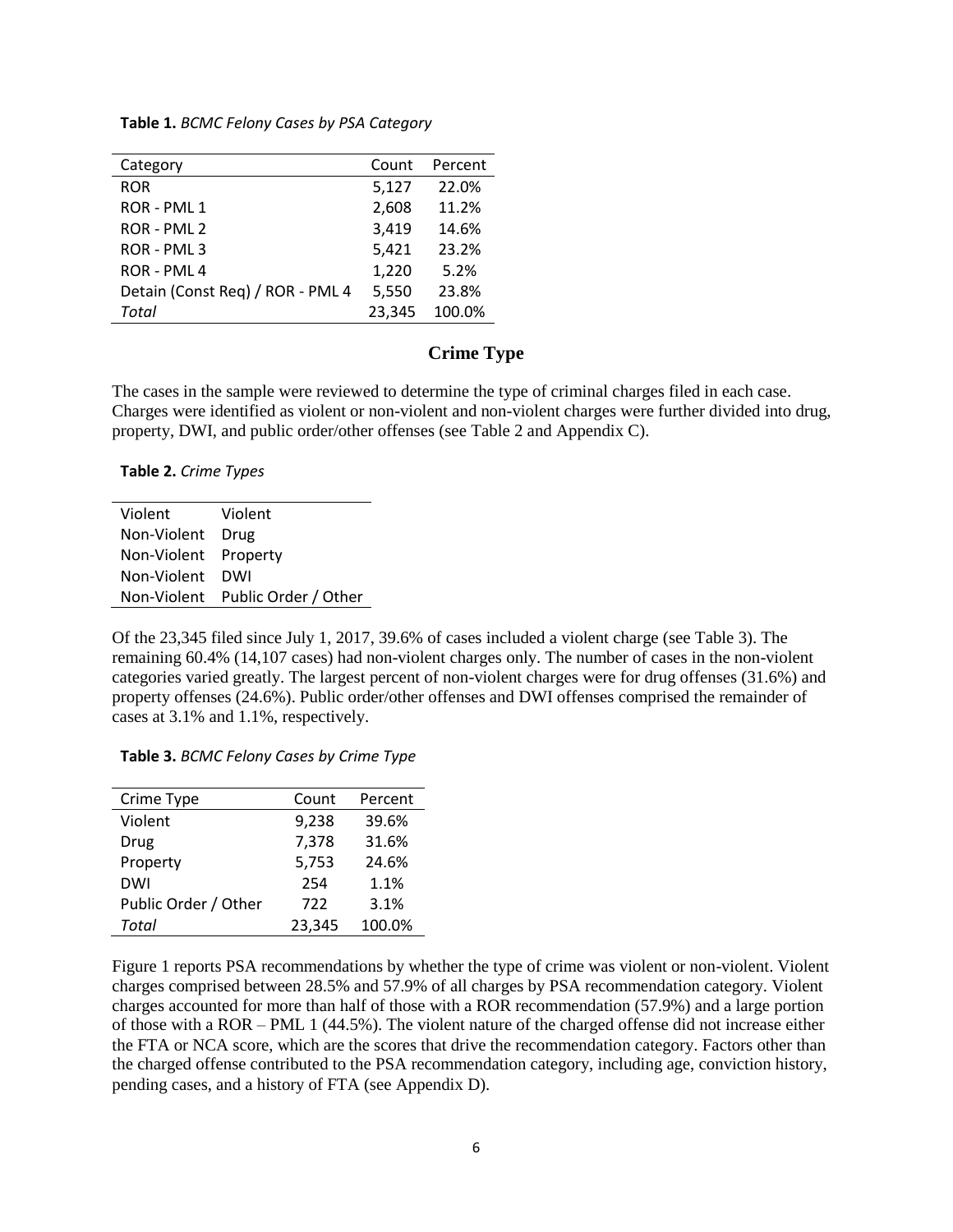

Among non-violent charges, there was variation in the more specific recommendation categories (see Figure 2). Drug offenses accounted for between 21.6% of ROR recommendations and up to 37.6% of detain / ROR – PML 4 categories. Property offenses followed a similar pattern, accounting for a smaller portion of the ROR recommendations (17.1%) and then increased as more restrictive conditions were recommended. DWI offenses accounted for the smallest portion of PSA categories (between .4% and 1.9%) and public order accounted for between 2.5% and 4.3% of recommendation categories.



Figure 3 compares the PSA recommendation categories for violent and non-violent crime types. The percent of violent cases with a ROR was 32.1%, more than double the 15.3% for non-violent cases. The percent of cases with detain / ROR – PML 4 for non-violent cases was more than 11% higher than violent cases (28.1% compared to 17.1%). The variation in the other PSA categories was smaller, 0.5% for ROR  $-$  PML 4, 2.3% for ROR – PML 1, 3.0% ROR – PML 2, and 4.5% for ROR – PML 3. While it may seem counterintuitive for cases with violent charges to have more than double the percent of ROR recommendations, it demonstrates that items other than case charges improve the ability to predict failure (see Appendix A).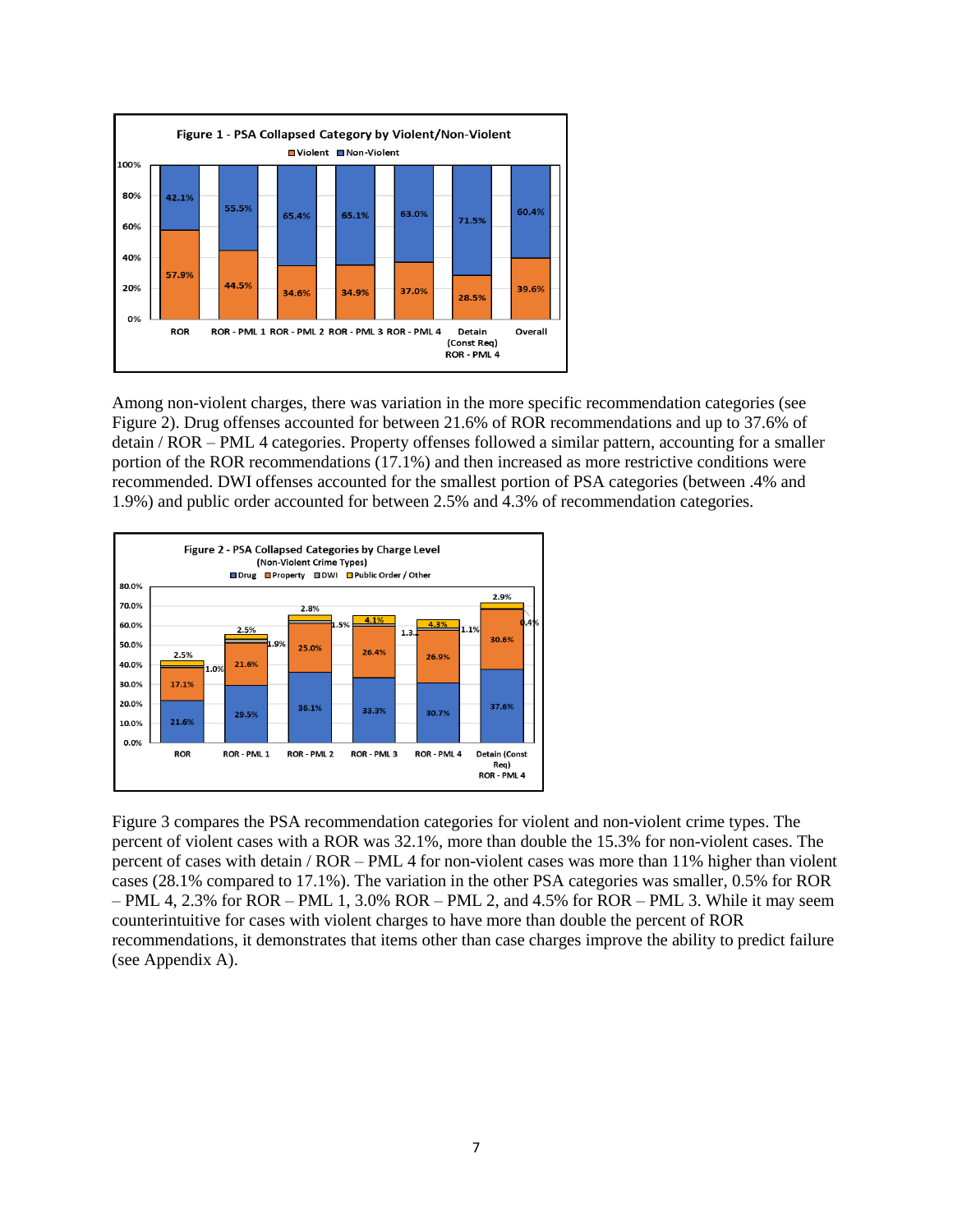

The differences between crime types were even more apparent when comparing them to the collapsed PSA category (see Figure 4). While the variation for the detain / ROR – PML 4 recommendation category seems large, this was due in large part to a very small percentage of DWI cases with this recommendation (8.7%) in comparison to other categories that ranged from 22.2% to 29.5%. Conversely, there was a larger portion of DWI cases with a ROR – PML 1 (19.3%) compared to other categories (9.0% up to 10.4%). Variation in rates for the other PSA recommendation categories across the crime types were still present but less pronounced. Because the PSA includes a variety of factors other than the crime type to derive the recommendation level, including age at current arrest, prior felony convictions, prior violent convictions, and prior failures to appear, this finding was not unexpected.



 $\overline{a}$ 

### <span id="page-8-0"></span>**The Public Safety Assessment, Pretrial Detention Motions, and Rebuttable Presumptions**

This section discusses the PSA, PTD motions, and rebuttable presumptions. Approximately 19.4% of the 23,345 felony court cases with a PSA, had a motion filed for PTD<sup>5</sup>. The filing of a PTD motion is initiated by the District Attorney's office and results in a jail hold for the defendant until a detention hearing is held in the SJDC. PTD motion outcomes include granted, denied, withdrawn at or before the hearing, or the motion can be pending or have a case resolution in lieu of an order on the PTD motion.

<sup>&</sup>lt;sup>5</sup> The 4,517 cases with a PTD motion do not include motions filed during the SJDC portion of the case or defendants without a PSA.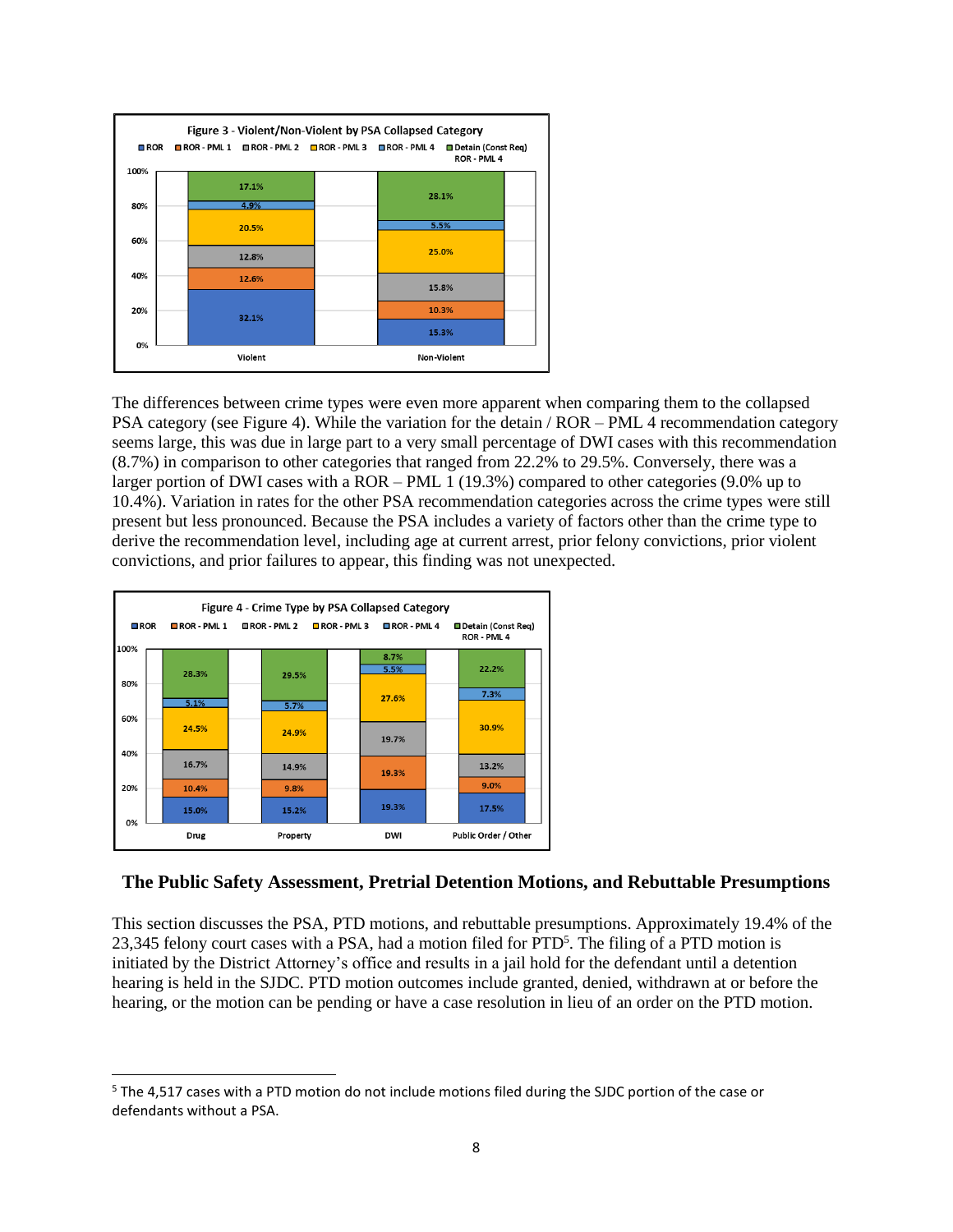Table 4 reports PTD motions by PSA recommendation category. Interestingly, 21.9% of the cases with a PTD motion filed by the DA had a ROR as the recommendation. ROR – PML 1 and ROR – PML 2 comprised 10.0% and 12.1% of the cases with motions filed. ROR – PML 3 comprised 24.4% of the cases with a PTD motion. ROR – PML 4 accounted for 6.6% of cases and detain / ROR – PML 4 cases accounted for 25.0% of the cases with a PTD motion filed.

| Category                       | Count | Percent |
|--------------------------------|-------|---------|
| <b>ROR</b>                     | 989   | 21.9%   |
| ROR - PML 1                    | 453   | 10.0%   |
| ROR - PML 2                    | 549   | 12.1%   |
| ROR - PML 3                    | 1,104 | 24.4%   |
| ROR - PML 4                    | 298   | 6.6%    |
| Detain (Cons. Req) / ROR PML 4 | 1,133 | 25.0%   |
| Total                          | 4.526 | 100.0%  |

### **Table 4.** *PSA Category for PTD Motions*

Table 5 reports the PTD motions by crime type. The majority of cases (71.4%) with a PTD motion were cases with a violent charge. Drug and property offenses with a PTD motion comprised 11.5% and 11.8%, respectively, of the cases with a motion filed. The remaining cases were public order/other cases (4.2%) and DWI (1.1%).

**Table 5.** *Crime Type Categories for PTD Motions*

| Crime Type Categories for PTD Motions | Count | Percent |
|---------------------------------------|-------|---------|
| Violent                               | 3,233 | 71.4%   |
| Drug                                  | 520   | 11.5%   |
| Property                              | 532   | 11.8%   |
| <b>DWI</b>                            | 51    | 1.1%    |
| Public Order / Other                  | 190   | 4.2%    |
| Total                                 | 4,526 | 100.0%  |

The 3,233 cases with a violent charge as the highest offense and a PTD motion represented 35.0% of the total cases with a violent offense (see Table 6). For public order/other offenses, 26.3% of the cases had a PTD motion filed. Of the DWI offenses, 20.1% of cases had a PTD motion filed. Cases with property offenses had PTD motions filed on 9.2% of cases and drug offenses had a motion filed on 7.0% of cases.

| Table 6. Crime Type and PTD Motions Filed |
|-------------------------------------------|
|                                           |

|                      | No PTD Motion |       | <b>PTD Motion</b> | Total |        |
|----------------------|---------------|-------|-------------------|-------|--------|
|                      | Count         | %     | Count             | %     |        |
| Violent              | 6.005         | 65.0% | 3,233             | 35.0% | 9,232  |
| Drug                 | 6.858         | 93.0% | 520               | 7.0%  | 7,377  |
| Property             | 5.221         | 90.8% | 532               | 9.2%  | 5,750  |
| <b>DWI</b>           | 203           | 79.9% | 51                | 20.1% | 254    |
| Public Order / Other | 532           | 73.7% | 190               | 26.3% | 722    |
| Total                | 18.819        | 80.6% | 4.526             | 19.4% | 23.345 |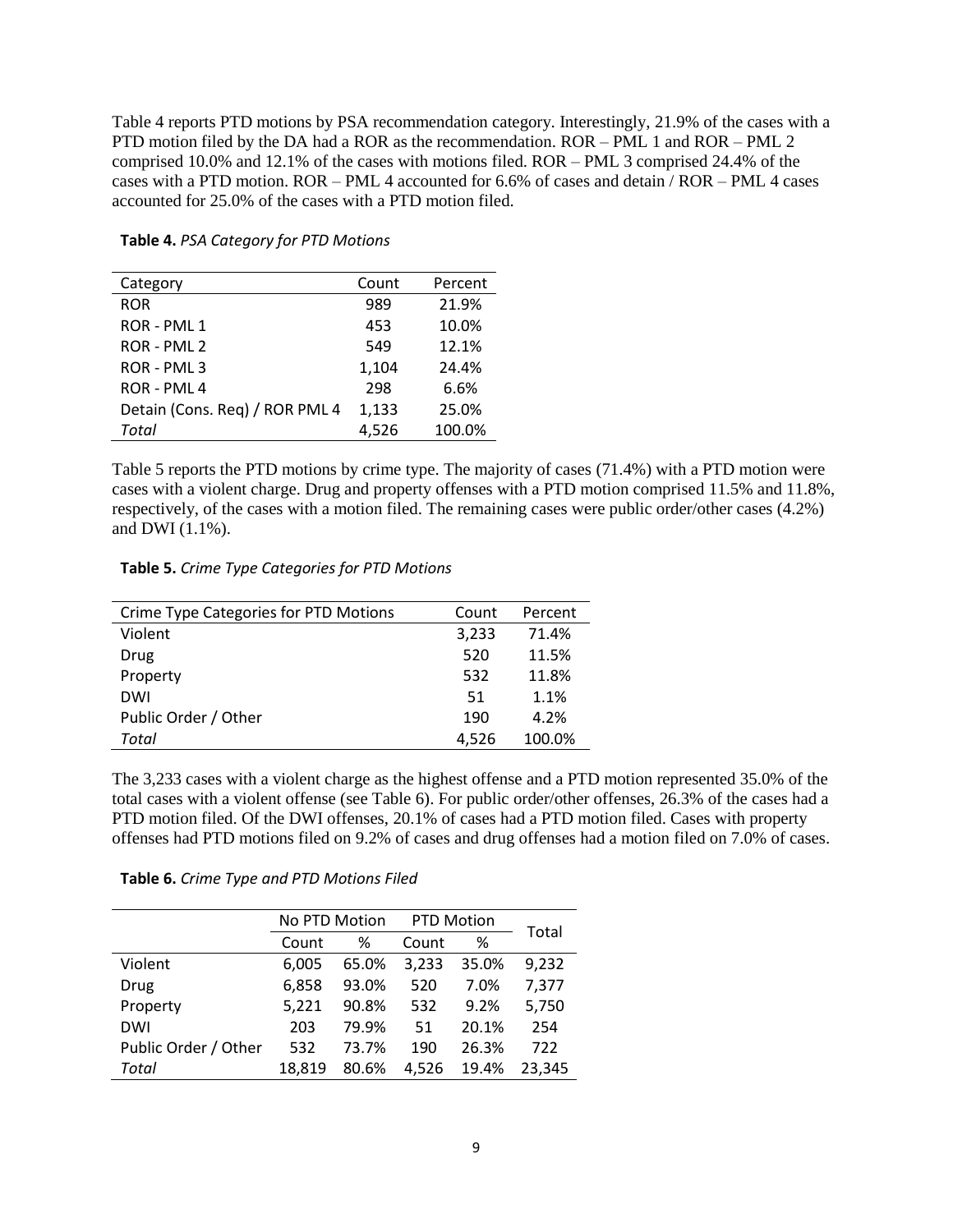### **Introduction to House Bill 80 and Rebuttable Presumptions**

<span id="page-10-0"></span>As described above, this report includes cases for individuals who were assessed and were in custody for their FFA. Based on the definition of HB80, a portion of these cases would be affected by this bill. Of the 23,345 individuals, 10.2% had charges that were identified as Serious Violent Offenses (hereafter SVOs) (see Table 7). The SVOs are identified by New Mexico Statute 33-2-34 (see Appendix B for a complete list). Another 12.2% of charges were identified as Optional SVOs. The remaining 77.6% of cases had charges that were identified as having no SVOs.

**Table 7.** *Serious Violent Offenses*

| SVO Type     | Count  | Percent |
|--------------|--------|---------|
| <b>SVO</b>   | 2,385  | 10.2%   |
| Optional SVO | 2.850  | 12.2%   |
| No SVO       | 18,110 | 77.6%   |
| Total        | 23,345 | 100.0%  |

Figure 5 shows the distribution of the 23,345 cases by their collapsed PSA recommendation categories and if the charges were identified as an SVO. There were a much higher portion of cases with a ROR recommendation among those with no SVO (26.7%) compared to those cases with an Optional SVO (5.3%) or an SVO (5.7%). Additionally, there was a very small difference between the percentage of cases in the detain / ROR – PML 4 category across all three categories, with cases with no SVO having the fewest (23.2%), and those with an Optional SVO having the highest percent (26.3%).



The number of cases that had a PTD motion filed and the SVO category were compared, displayed in Figure 6 below. Of those that had an SVO, 54.0% of cases (1,287) had a PTD motion filed. Of the cases with an Optional SVO, 28.5% of cases (813) had a PTD motion filed and for those cases with no SVO this decreased to 13.4%. Overall, there were 5,235 cases that had an SVO or Optional SVO, and 40.1% or 2,100 cases had a PTD motion filed.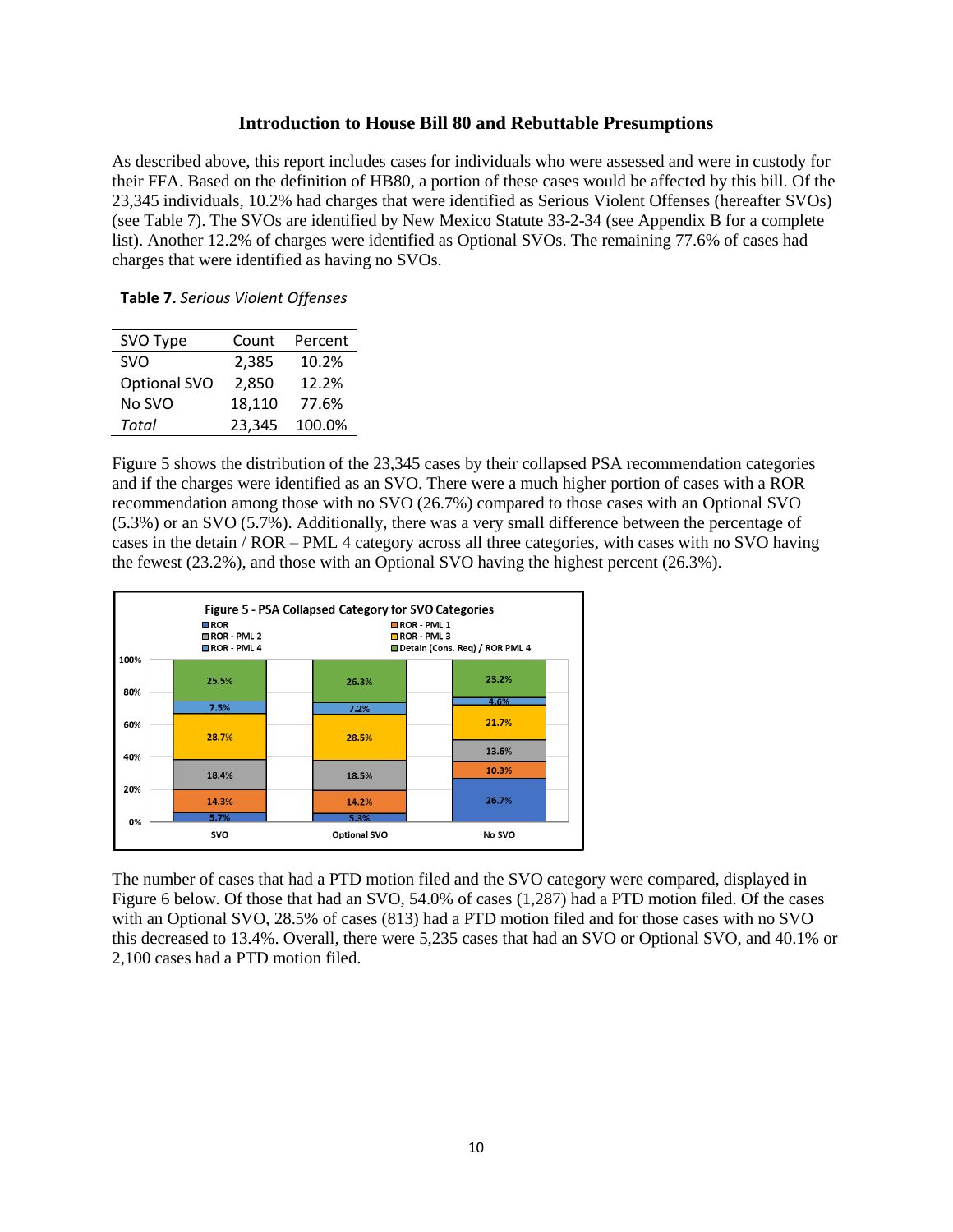

### **PTD Outcomes by SVO**

<span id="page-11-0"></span>While PTD motions were granted and denied at a similar rate (46.0% and 44.8%, respectively), these rates varied across cases by SVO category. For cases with an SVO, 60.7% were granted, which was higher than the rate for cases with an Optional SVO (49.9%) and cases with No SVO (36.8%) (see Table 8). Conversely, cases with an SVO had the lowest rate of denied motions at 31.8% with higher rates among Optional SVO cases (40.8%) and No SVO cases (53.0%).

| Table 8. PTD Motion Outcome by SVO Category |
|---------------------------------------------|
|                                             |

|                                   | <b>SVO</b> |        | Optional SVO |        | No SVO |        | Total |        |
|-----------------------------------|------------|--------|--------------|--------|--------|--------|-------|--------|
|                                   | Count      | %      | Count        | %      | Count  | %      | Count | %      |
| <b>PTD Motion Granted</b>         | 781        | 60.7%  | 406          | 49.9%  | 893    | 36.8%  | 2,080 | 46.0%  |
| PTD Motion Denied or<br>Dismissed | 409        | 31.8%  | 332          | 40.8%  | 1,286  | 53.0%  | 2,027 | 44.8%  |
| PTD Motion - Withdrawn            | 52         | 4.0%   | 41           | 5.0%   | 154    | 6.3%   | 247   | 5.5%   |
| PTD Motion - UL Case<br>Resolved  | 38         | 3.0%   | 27           | 3.3%   | 80     | 3.3%   | 145   | 3.2%   |
| <b>PTD Motion Pending</b>         | 7          | 0.5%   | 7            | 0.9%   | 13     | 0.5%   | 27    | 0.6%   |
| Total                             | 1,287      | 100.0% | 813          | 100.0% | 2,426  | 100.0% | 4,526 | 100.0% |

Overall, the cases with an SVO had the highest rate of PTD motions filed and the highest rate of granted motions by category, followed by those cases with an Optional SVO.

### **Detain / ROR – PML 4 and NVCA Flag**

<span id="page-11-1"></span>While SVOs and Optional SVOs accounted for a large portion of cases, the PSA currently includes a combination of categories that can be used when assigning conditions of release to an inmate. In addition to the recommendation conditions, the PSA also calculates an NVCA flag, which identifies defendants at an increased risk of NVCA (see Appendix A). The combination of defendants in the Detain / ROR – PML 4 category who also have an NVCA flag are a specific sub-category of defendants that may be more appropriate for detention than inmates with SVOs or Optional SVOs.

In the 23,345 cases, there were 5,550 cases with detain / ROR – PML 4 as the recommendation category and of those, 1,954 had an NVCA flag. These 1,954 cases account for 8.4% of the total sample and 35.2% of the cases in this recommendation category.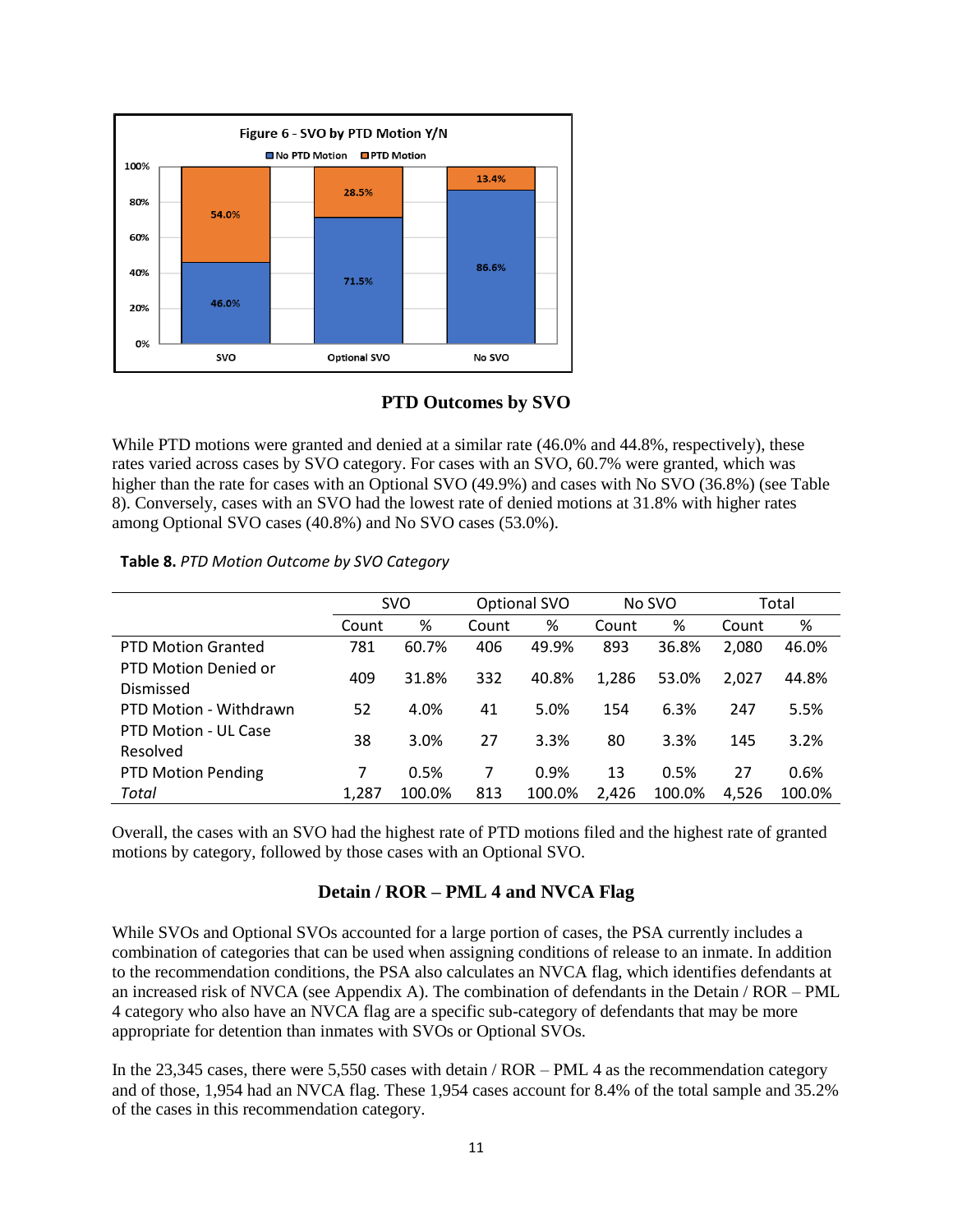For the 1,954 cases, a PTD motion was filed on 38.4% of cases, a rate 15.6% lower than the SVO cases. By comparison, the rate at which PTD motions were granted was higher for cases in the detain / ROR – PML 4 and NVCA flag category (76.6%) than for the SVOs (60.7%). Conversely, the rate at which the motions were denied was much lower for these cases (16.5%) than for those with an SVO (31.8%).

### **Firearms Charges**

<span id="page-12-0"></span>The use of firearms charges as rebuttable presumptions presents different challenges compared to HB80. While the SVOs are outlined by statute, a firearm rebuttable presumption may include a variety of options, such as charges solely related to the use and improper carrying of firearms, a more expansive definition that includes any charge involving a firearm, such as larceny of a firearm, or even a definition that includes the mere presence of a firearm at the scene regardless of its involvement in the crime. In addition, the quantity of these cases is difficult to estimate from electronic data, as many charges could logically include a weapon that may or may not be a firearm.

In the sample, there were 1,348 cases with a known firearm charge of any type<sup>6</sup>. While it does not include additional options for firearms – such as charges that include the use of a deadly weapon – it is the only set of charges that can be estimated without a manual review of the criminal complaints. The top three collapsed PSA recommendation categories for cases with a firearm charge were ROR – PML 3 (28.9% or 390 cases), detain / ROR – PML 4 (21.7% or 293 cases), and ROR (18.0% or 242 cases).

Of the cases with a firearm charge, a PTD motion was filed on 899 (66.7%) of these. The results of the PTD motions for the firearms cases were fairly evenly distributed between granted (46.1% or 414 cases) and denied (44.9% or 404 cases) motions.

### **Case Status and Exposure**

<span id="page-12-1"></span>The analysis began with a review of the BCMC case status. A case was considered pending if there was no closing event or final disposition, such as a sentence, dismissal, plea bargain, or finding of no probable cause, on or before June 30, 2021, and these cases were removed from analysis. The closing event was selected based on whether the case was indicted during the pretrial period of the BCMC case<sup>7</sup>. If a case was indicted prior to the earliest closing event on the BCMC case, the case was considered a BCMC-SJDC case and the SJDC closing date was used to determine if the combined case was pending or closed. Only cases that were both opened and closed between July 1, 2017, and June 30, 2021, are included in the study.

Of the 23,345 cases with an individual in custody for release decision making and an assessment, 1,600 (6.1% of eligible cases) were pending. The remaining 21,745 closed cases were reviewed for exposure.

### **Exposure**

<span id="page-12-2"></span>Exposure was used to indicate when an individual spends time in the community during the pretrial period of the assessed case. Jail booking and release data from the MDC were merged to the individual's court case and the corresponding booking for the assessment and hearing at which the release decision was made was selected. If an individual was not released during the pretrial portion of the case or was released to the New Mexico Corrections Department (NMCD) they were identified as having no

 $\overline{a}$ 

<sup>&</sup>lt;sup>6</sup> In addition, there were also cases with armed robbery and deadly weapons charges, but it is unclear if these charges included a firearm or not.

 $^7$  Each BCMC case had a proxy close date calculated which was 60 days from the FFA hearing date. If no other closing event occurred prior to this date, this was considered the earliest closing event on the case.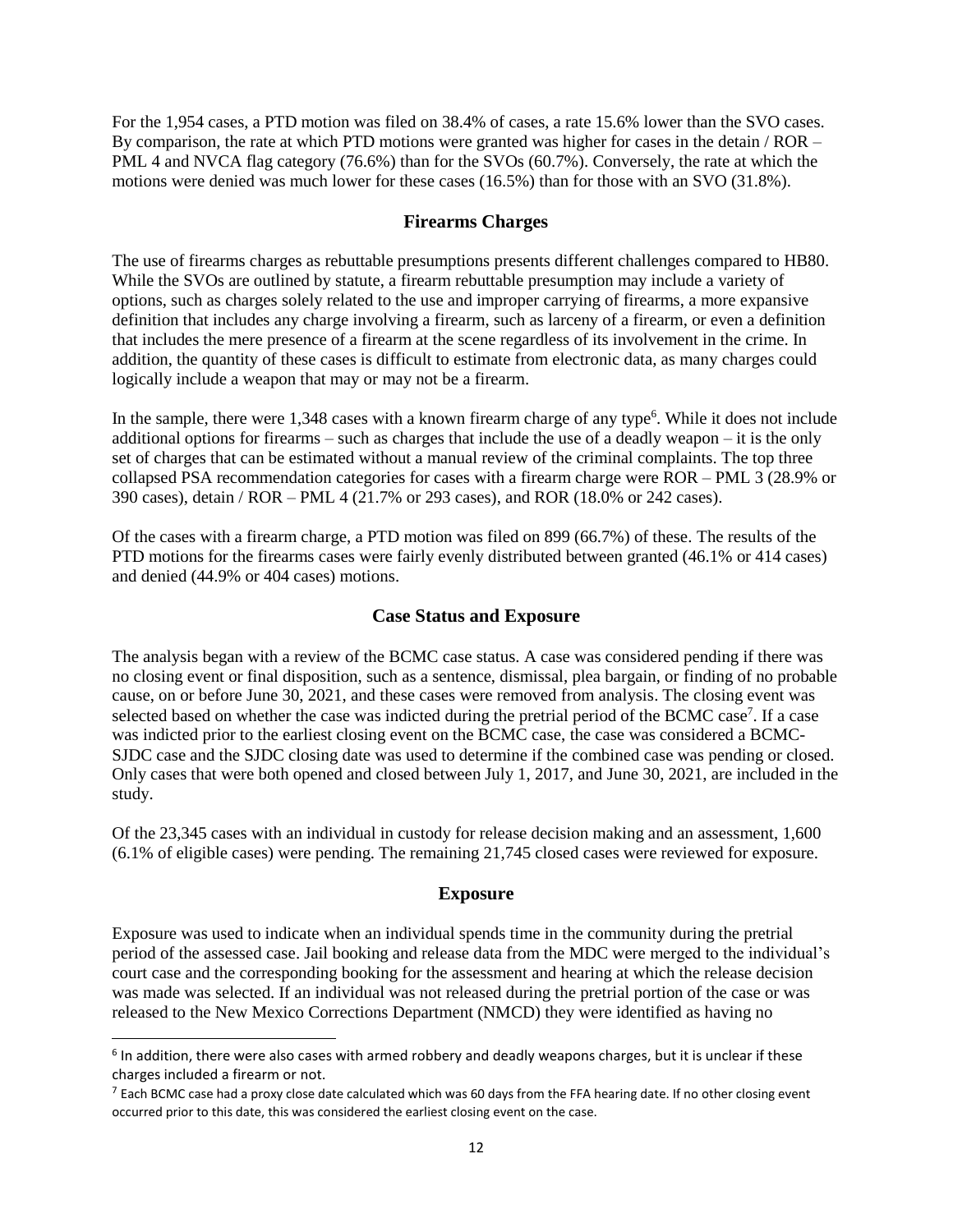exposure. Inmates with exposure had the opportunity to have an FTA or be charged with a new crime. Of the 21,745 closed cases, 6,611 did not have exposure during the pretrial period. The remaining 15,134 had exposure during the pretrial period (57.5% of all cases).

The Release Rate was  $69.6\%$ ,  $0.5\%$  higher than the rate in the validation report for cases through March 2020 (Ferguson et al., 2021). There were 1,142 cases with an SVO and exposure, with a release rate of 53.9%. The Release Rate was 68.5% for cases with an Optional SVO (1,784 cases released) and highest for cases with no SVO (12,208) with a rate of 71.7%.

The 15,134 assessed, closed cases from BCMC with exposure comprised the sample of cases for reviewing outcome measures.

### **PSA Outcome Measures**

<span id="page-13-0"></span>The three PSA outcome measures – FTA, NCA, and NVCA – were calculated for the 15,134 cases.

The overall FTA rate was 20.3% with a corresponding appearance rate of 79.7%. The NCA rate for all cases was 18.1% with a Public Safety Rate of 81.9% and an NVCA rate of 5.0%. The FTA rate is displayed by FTA score in Figure 7 below. As the FTA score increased, so did FTA rates. In cases that the FTA score was 1 the FTA rate was 9.1%. This increased by 4.8% to 13.9% for cases with an FTA score of 2. The increase continued through the highest FTA score of 6 which had the highest FTA rate of 37.2%.



 $\overline{a}$ 

Figure 8 shows the FTA rate by PSA category. As observed with FTA scores, the FTA rate increased as the PSA category became more restrictive. The FTA rate was lowest in the lowest PSA category ROR, at 9.5%. The FTA rate increased to 6.8% for cases in the ROR – PML 1 category. The rate was highest in the most restrictive category at 32.7%.

<sup>8</sup> The Release Rate varied greatly by collapsed PSA recommendation categories. Cases with a ROR recommendation had a Release Rate of 90.3%, ROR – PML 1 84.1%, ROR – PML 2 75.6%, ROR – PML 3 65.2%, ROR – PML 4 60.7%, and Detain / ROR - PML 4 46.2%.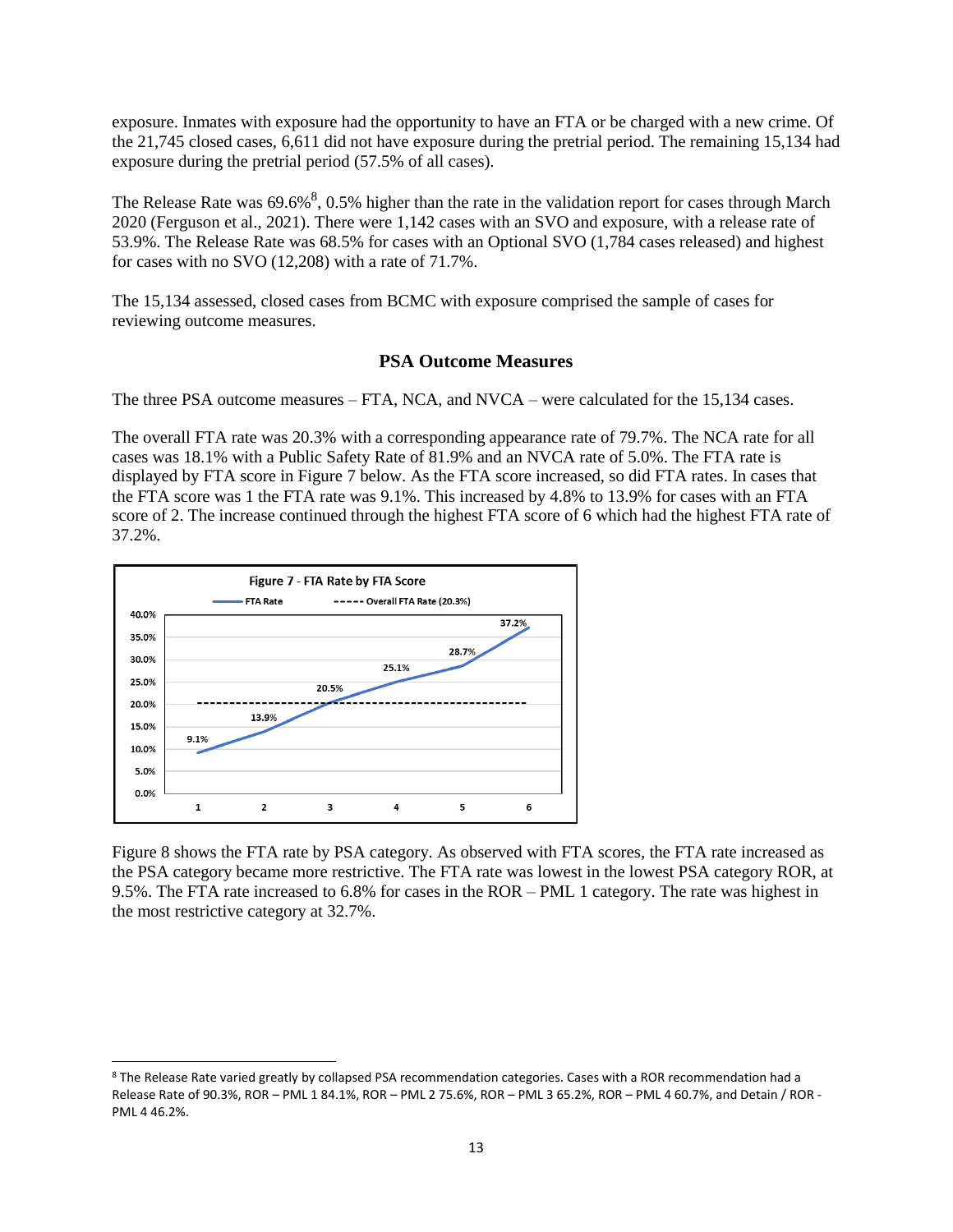

The overall NCA rate was 18.1%. The NCA rates are displayed by NCA scores in Figure 9. The NCA rate was lowest (8.2%) in cases with an NCA score of 1. The NCA rate was highest for NCA scores of 5 and 6, or 29.0%. As the NCA scores increased, the NCA rates increased.



The NCA rates by PSA categories followed the same pattern as observed in the charts above – as the PSA category got more restrictive, the NCA rates increased. The NCA rate was lowest for the ROR category (9.2%), and highest in the max category (29.2%).

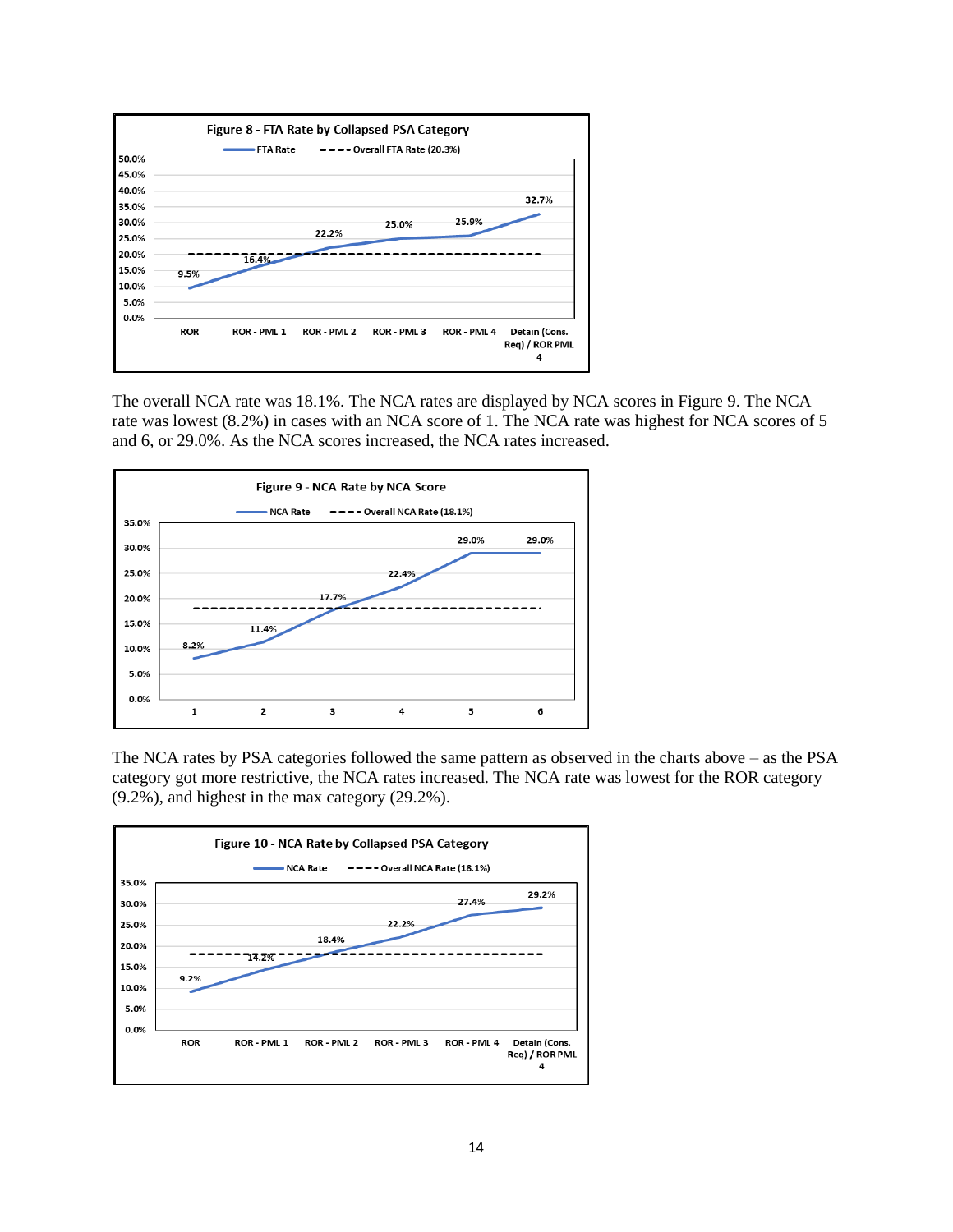The overall NVCA rate was 5.0%. There were 12,662 cases without an NVCA flag, of which 529 had an NVCA during the pretrial period, resulting in an NVCA rate of 4.2%. There were 2,472 cases with an NVCA flag and 221 had an NVCA during the pretrial period, with a final NVCA rate of 8.9%. The NVCA rates are displayed in Figure 11 by no NVCA flag or NVCA flag.



Figure 12 displays the NVCA rate by collapsed PSA category. The NVCA rate increased as the PSA category became more restrictive. The lowest NCA rate was again in the ROR category and of interest, the NCA rate was highest (8.3%) for those in ROR – PML 4. For those in the detain / ROR – PML 4 category, the NVCA rate was 7.8%.



### **New Criminal Activity Charges**

<span id="page-15-0"></span>The NCA charges were compared to the highest charge in the source case. The case for which the individual was assessed on is referred to as "source case" in Table 9 below. Table 9 compares the 2,746 cases that had an NCA, by the highest charge on the source case. Almost half of the cases with an NCA (49.3%) had a charge level lower than the cases for which they were assessed and over a third (38.3%) had a charge level equivalent to the assessed case. This indicates that for the 18.1% of cases that had an NCA during the pretrial period, for 87.6% of cases the new case had either a lower or equivalent charge level than the source case.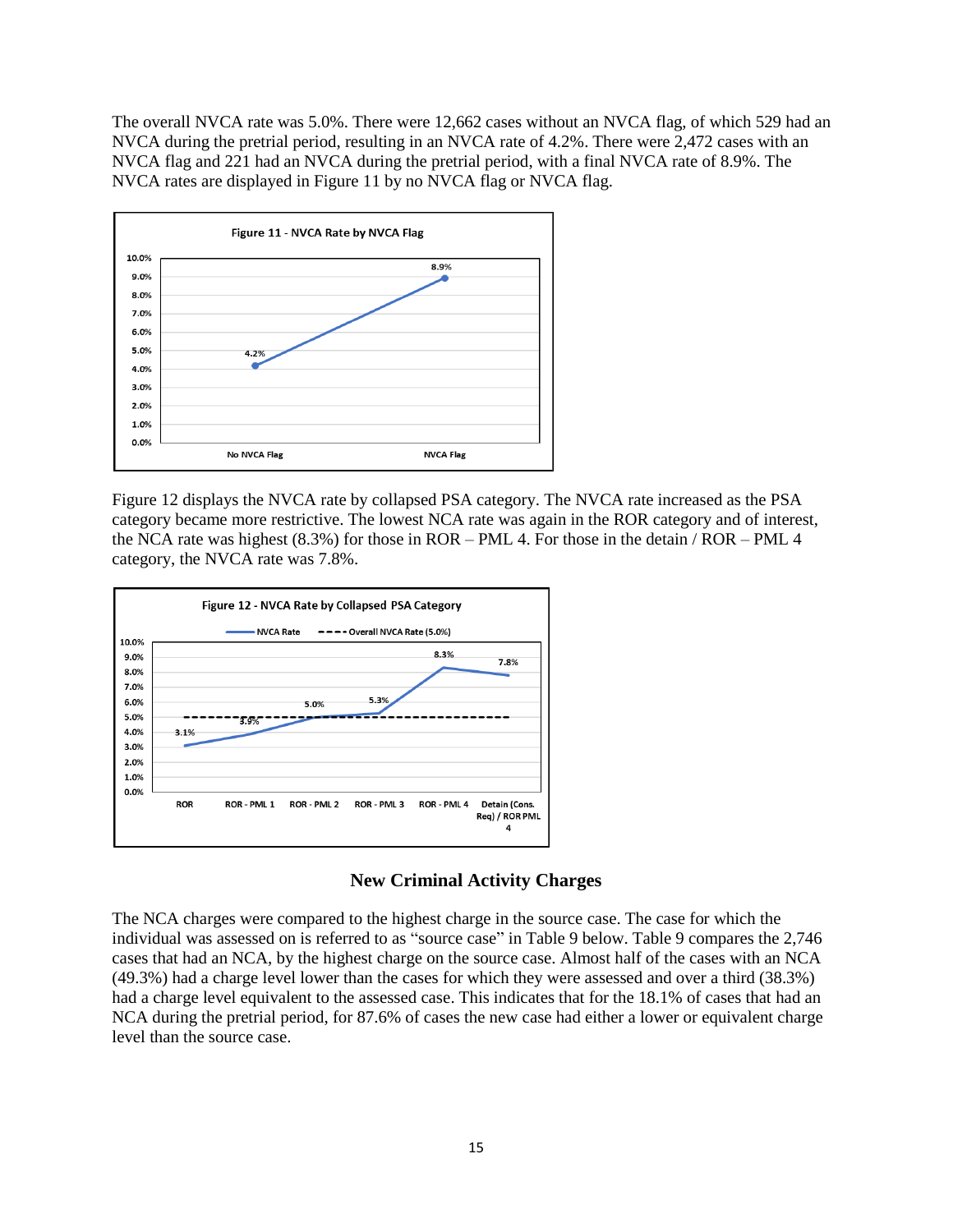|                     | NCA Charges Lower<br>than Source Case |         | NCA Charges Same as<br>Source Case |         |       | <b>NCA Charges Higher</b><br>than Source Case | Total |
|---------------------|---------------------------------------|---------|------------------------------------|---------|-------|-----------------------------------------------|-------|
| Source Charge Level | Count                                 | Percent | Count                              | Percent | Count | Percent                                       |       |
| F <sub>1</sub>      | 15                                    | 100.0%  | 0                                  | $0.0\%$ | N/A   | N/A                                           | 15    |
| F <sub>2</sub>      | 175                                   | 90.2%   | 17                                 | 8.8%    | 2     | 1.0%                                          | 194   |
| F <sub>3</sub>      | 403                                   | 81.3%   | 59                                 | 12.0%   | 33    | 6.7%                                          | 495   |
| F4                  | 761                                   | 37.3%   | 975                                | 47.7%   | 306   | 15.0%                                         | 2,042 |
| Total               | 1,354                                 | 49.3%   | 1,051                              | 38.3%   | 341   | 12.4%                                         | 2,746 |

#### **Table 9.** *Source Charge Level and NCA Charge Level Comparisons*

There were 2,746 cases with NCA during the pretrial period. The three highest charges, charge level (1st degree felony, 2nd degree felony, 3rd degree felony, 4th degree felony, misdemeanor, or petty misdemeanor), and charge category (violent, property, drug, DWI, or public order/other) were collected for each case. The highest charge of the three was recorded by their charge level, charge category, and specific sub-category. Table 10 shows the number of cases with no new charge and the number of NCA cases by the highest charge level. There were 15 (less than 1%) cases that had an NCA with a first-degree felony as the highest charge. Most cases with an NCA had an F4 as the highest charge or 1,275 (8.4%), followed by 738 with a misdemeanor as the highest charge or 4.9% of all cases.

| Level          | Count  | Percent |
|----------------|--------|---------|
| F <sub>1</sub> | 15     | 0.1%    |
| F <sub>2</sub> | 141    | 0.9%    |
| F <sub>3</sub> | 276    | 1.8%    |
| F4             | 1,275  | 8.4%    |
| MD             | 738    | 4.9%    |
| PM             | 301    | 2.0%    |
| No NCA         | 12,388 | 81.9%   |
| Total          | 15,134 | 100.0%  |
|                |        |         |

Table 11 reports the number of NCAs by charge category. The largest percent of new criminal activity was property crimes (37.7%), followed by violent crimes (27.1%) and then drug offenses (24.2%). Public order/other charges accounted for 9.3% of the cases and DWIs accounted for 1.6%.

**Table 11.** *Highest Charge Category of NCA Case*

| Category             | Count | Percent |
|----------------------|-------|---------|
| Violent              | 745   | 27.1%   |
| Drug                 | 664   | 24.2%   |
| Property             | 1,036 | 37.7%   |
| DWI                  | 45    | 1.6%    |
| Public Order / Other | 256   | 9.3%    |
| Total                | 2,746 | 100.0%  |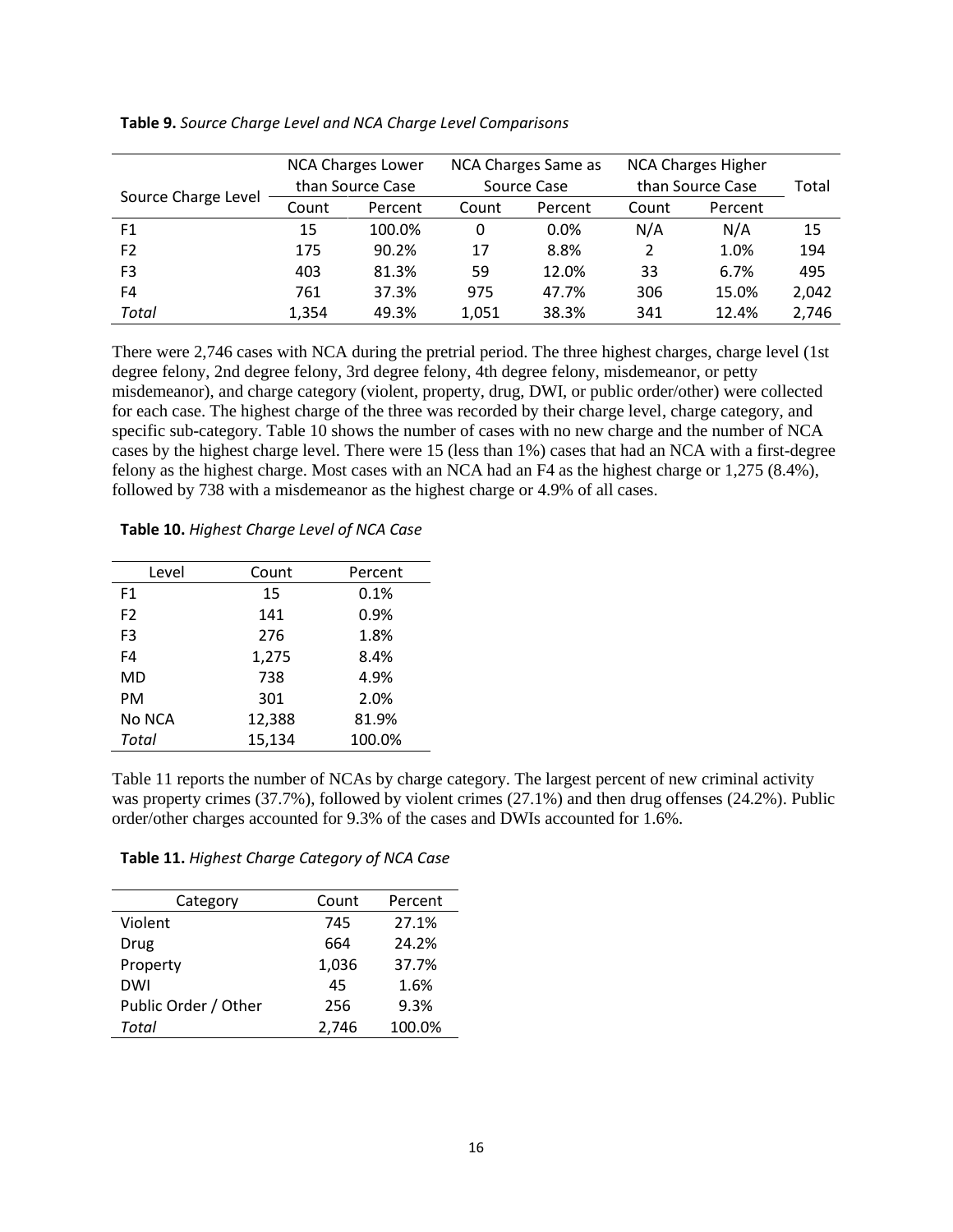Of the cases with an NCA, most (46.4%) had an F4 as the highest charge (Table 12). The next highest percentage of cases had a misdemeanor as the highest charge, 26.9%. There were 1,036 cases which had a property charge as the highest charge. Finally, 27.1% of NCAs had a violent highest charge.

|                      | Violent | Drug  | Property | <b>DWI</b> | Public Order /<br>Other | Total  | Percent of all<br><b>NCAs</b> |
|----------------------|---------|-------|----------|------------|-------------------------|--------|-------------------------------|
| F <sub>1</sub> or CF | 11      | 4     | 0        | 0          | 0                       | 15     | 0.5%                          |
| F <sub>2</sub>       | 70      | 59    | 8        | 0          | 4                       | 141    | 5.1%                          |
| F <sub>3</sub>       | 154     | 28    | 92       | 1          |                         | 276    | 10.1%                         |
| F4                   | 221     | 476   | 530      | 4          | 44                      | 1,275  | 46.4%                         |
| <b>MD</b>            | 214     | 83    | 290      | 22         | 129                     | 738    | 26.9%                         |
| PM                   | 75      | 14    | 116      | 18         | 78                      | 301    | 11.0%                         |
| Total                | 745     | 664   | 1,036    | 45         | 256                     | 2,746  | 100.0%                        |
| Percent of All NCAs  | 27.1%   | 24.2% | 37.7%    | 1.6%       | 9.3%                    | 100.0% |                               |

#### **Table 12.** *NCA Highest Charge Level and Category*

### <span id="page-17-0"></span>**Outcome Measures by Preventive Detention Motions and Serious Violent Offenses**

By SVO category, the FTA was lowest among the 1,142 cases with an SVO at 16.7% (see Table 13). The rate for those with an Optional SVO was 19.7% for 1,784 cases. The FTA rate was highest for the 12,208 cases with no SVO, at 20.7%, and a percent less at 19.7% for the 1,784 cases with an Optional SVO.

The NCA rate had less variation by category. The rates were lowest for cases that had No SVO (18.0%), followed by cases with an SVO at 18.2%. The rate for cases with an Optional SVO was 19.3%. The lowest NVCA rates were for cases with no SVO at 4.1%. The highest rate was for those with an Optional SVO (8.8%), followed by those with an SVO (8.4%).

#### **Table 13.** *PSA Outcomes by SVO Categories*

|             | SVO.  | Optional SVO No SVO Overall |       |       |
|-------------|-------|-----------------------------|-------|-------|
| <b>FTA</b>  | 16.6% | 19.7%                       | 20.7% | 20.3% |
| <b>NCA</b>  | 18.2% | 19.3%                       | 18.0% | 18.1% |
| <b>NVCA</b> | 8.4%  | 8.8%                        | 4.1%  | 5.0%  |

The outcome measures are displayed in Table 14 by whether a PTD motion was filed or not. For cases in which there was no PTD motion filed, 20.6% had an FTA. For cases that did have a PTD motion filed the FTA rate was 17.6%, a 3.0% difference. The NCA rate for cases that did not have a PTD motion filed was 17.8% and 20.7% for cases with a PTD motion filed, a difference of 2.9%. The NVCA rates differed at a smaller rate (2.3%), at 4.7% for cases that did not have a PTD motion filed and 7.0% for cases that did.

| Table 14. PSA Outcomes by PTD Motion Filed |  |
|--------------------------------------------|--|
|--------------------------------------------|--|

|             | No PTD Motion | <b>PTD Motion</b> | Overall |
|-------------|---------------|-------------------|---------|
| FTA         | 20.6%         | 17.6%             | 20.3%   |
| <b>NCA</b>  | 17.8%         | 20.7%             | 18.1%   |
| <b>NVCA</b> | 4.7%          | 7.0%              | 5.0%    |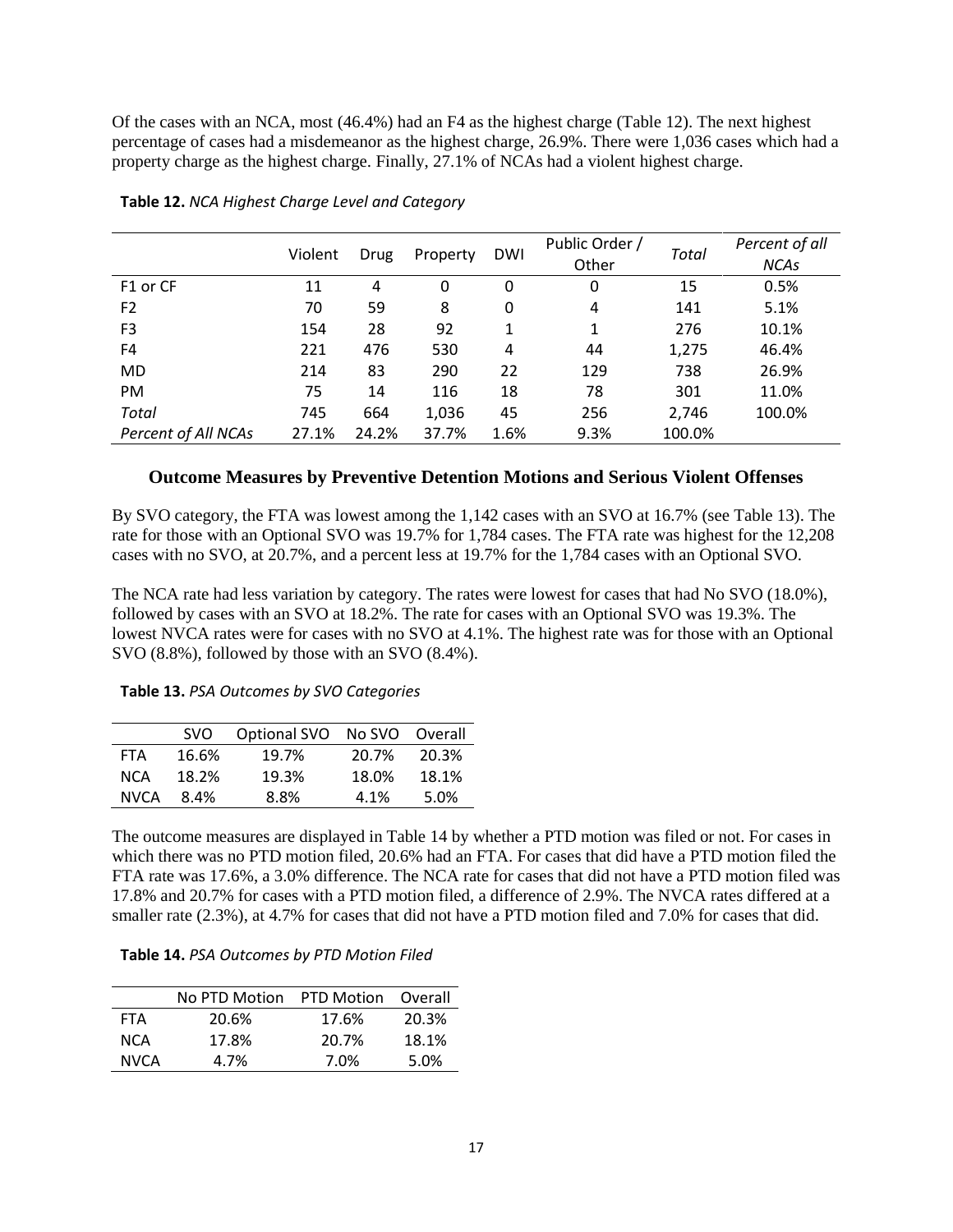The proposed serious violent offenses were compared to the NCA and NVCA outcome measures for the 15,134 cases in the sample. Figure 13 displays the number of cases with an SVO, an Optional SVO, or no SVO by whether there was an NCA committed. The majority of cases had no SVO (12,208) of which 82.0% did not have a new charge. Of cases with an Optional SVO (1,784), 80.7% did not have a new charge. Finally, of cases with an SVO (1,142), 81.8% did not pick up a new charge.



Next, the NCA and NVCA outcome measures were compared to a PTD motion being filed in Figure 14. There were 13,416 cases with no PTD motion filed and 1,718 with a PTD motion in the sample. Of the cases with no PTD motion, 82.2% did not have a new charge. Of the cases with a PTD motion, 79.3% did not have a new charge.



The outcome measure rates were compared for all cases in the outcome sample (15,134) cases that would be considered under HB80 as having an SVO (1,142), Optional SVOs (1,784), cases that were in the detain / ROR – PML 4 category with the NVCA flag (710), and cases with firearms charges (559).

Of the initial 1,954 cases with a recommendation in the detain / ROR – PML 4 category with the NVCA flag, 710 had exposure during the pretrial period (40.1%). Across the board, the outcome measures were highest for these cases compared to any group. The FTA rate for this group was 31.1%, the NCA rate was 27.6%, and the NVCA rate was 11.8%. For cases with an SVO, the NVCA rate was 8.4%, higher than the NVCA rate for the outcome sample. However, this is 3.4% less than the 11.8% from the detain /ROR – PML 4 with the NVCA flag, which would suggest that the PSA identifies defendants who are most likely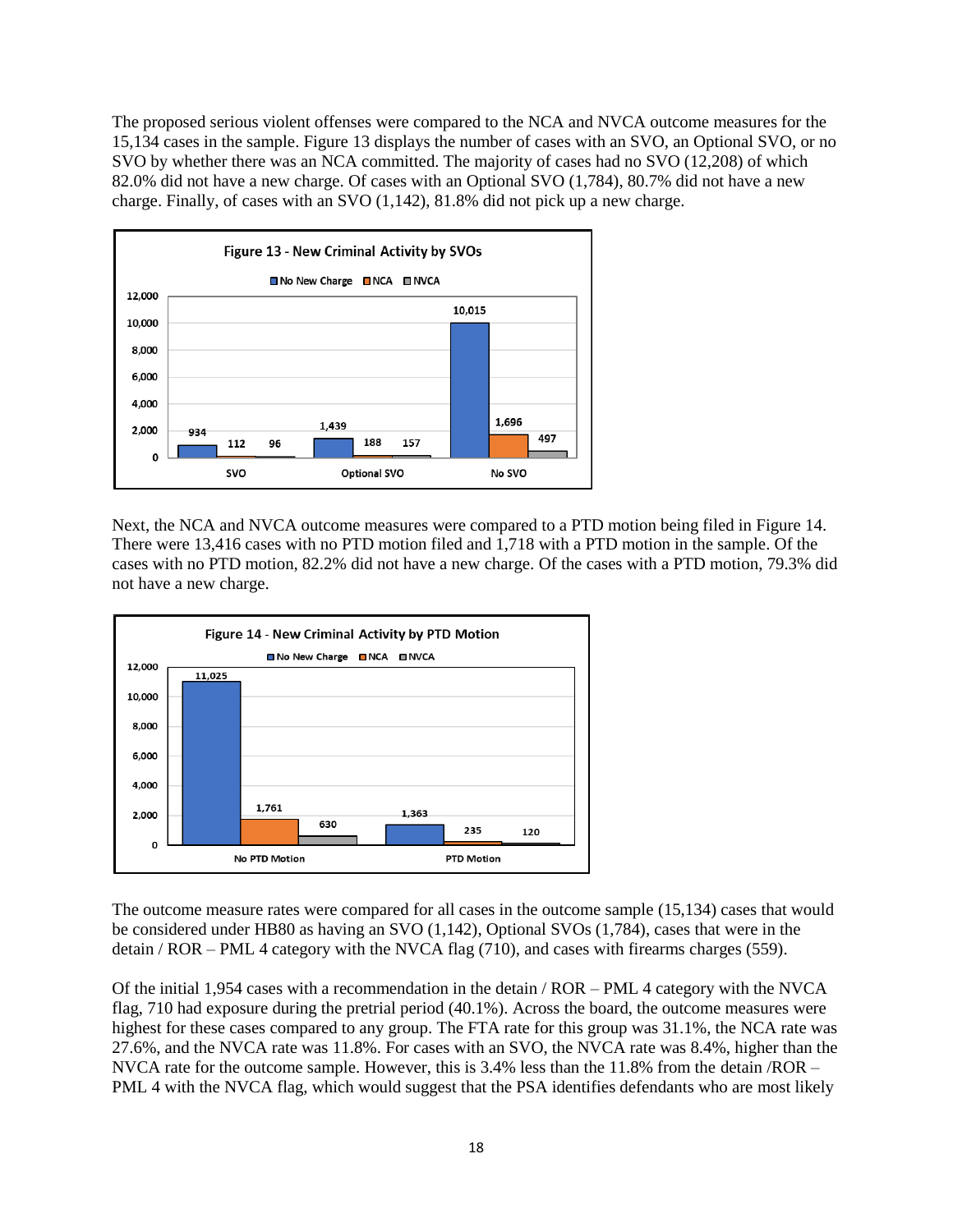to reoffend and commit a violent crime during the pretrial period, at a higher rate than the proposed SVOs. Additionally, the PSA identifies defendants who are most likely to fail to appear at a higher rate.

Of the 1,348 cases with a firearms charge, 559 (48.3%) had exposure during the pretrial period. The outcomes for this group were similar to those for other categories, with an FTA rate slightly lower than the overall PSA outcomes at 17.7% and an NCA that was 2.5% higher than the overall PSA rate (see Table 15). The NVCA rate for the cases with a firearms charge was .2% lower than the overall rate.

|             | <b>PSA Overall</b> |       |       | SVO.  |       | Optional |     | PSA Detain W/VF Firearms Charges |     |       |
|-------------|--------------------|-------|-------|-------|-------|----------|-----|----------------------------------|-----|-------|
| <b>FTA</b>  | 3.070              | 20.3% | 190   | 16.6% | 351   | 19.7%    | 221 | 31.1%                            | 99  | 17.7% |
| <b>NCA</b>  | 2.746              | 18.1% | 208   | 18.2% | 345   | 19.3%    | 196 | 27.6%                            | 115 | 20.6% |
| <b>NVCA</b> | 750                | 5.0%  | 96    | 8.4%  | 157   | 8.8%     | 84  | 11.8%                            | 27  | 4.8%  |
| All Cases   | 15.134             |       | 1.142 |       | 1.784 |          | 710 |                                  | 559 |       |

### **Adherence**

<span id="page-19-0"></span>Between July 2017 and June 2021, there were 26,310 cases from the BCMC electronic data. After 11,176 cases were excluded, as described above, there were 15,134 remaining cases for the outcome measures sample. For adherence review, the conditions of release that were set at the defendant's FFA<sup>9</sup> were compared to the PSA recommendation. Only cases for which there were conditions set and for which there was a PSA recommendation were included for adherence review. Cases where a PTD motion was filed are not included as the BCMC judge is not able to set conditions. For this reason, there were 1,873 cases excluded from this sample (see Table 16). There were 13,261 cases remaining in the adherence sample. The adherence or deviation rate from the PSA category was calculated, as well as the outcome measures by adherence or deviation rate.

#### **Table 16.** *Cases in Adherence Sample*

| All Electronic Data Cases  | 26,310 |
|----------------------------|--------|
| Less Excluded Cases        | 11,176 |
| Less PTD Cases             | 1.873  |
| Remaining Adherence Sample | 13,261 |

 $\overline{a}$ 

### **Adherence Rate**

<span id="page-19-1"></span>Overall, the adherence rate was 78.1%, and the remaining cases comprised of 12.4% more restrictive conditions set and 9.5% with less restrictive conditions set. Figure 15 displays the adherence or deviation rates by collapsed PSA category. The adherence in most categories was between 79.0% for ROR – PML 2 and 82.1% (ROR – PML 3). The two exceptions to this were in the ROR – PML one and detain / ROR – PML 4. For ROR – PML 1 cases, 30.2% of cases had less restrictive conditions set than were recommended by the PSA, although in the case of PML 1, this was a relatively minor change as PML 1 consists essentially of court hearing date reminders. On the other hand, for both ROR and detain / ROR – PML 4 category, there were more restrictive conditions set for over 18.0% of cases. For ROR cases, this

<sup>9</sup> Conditions of release are provided by background investigation staff at BCMC and verified and completed as necessary.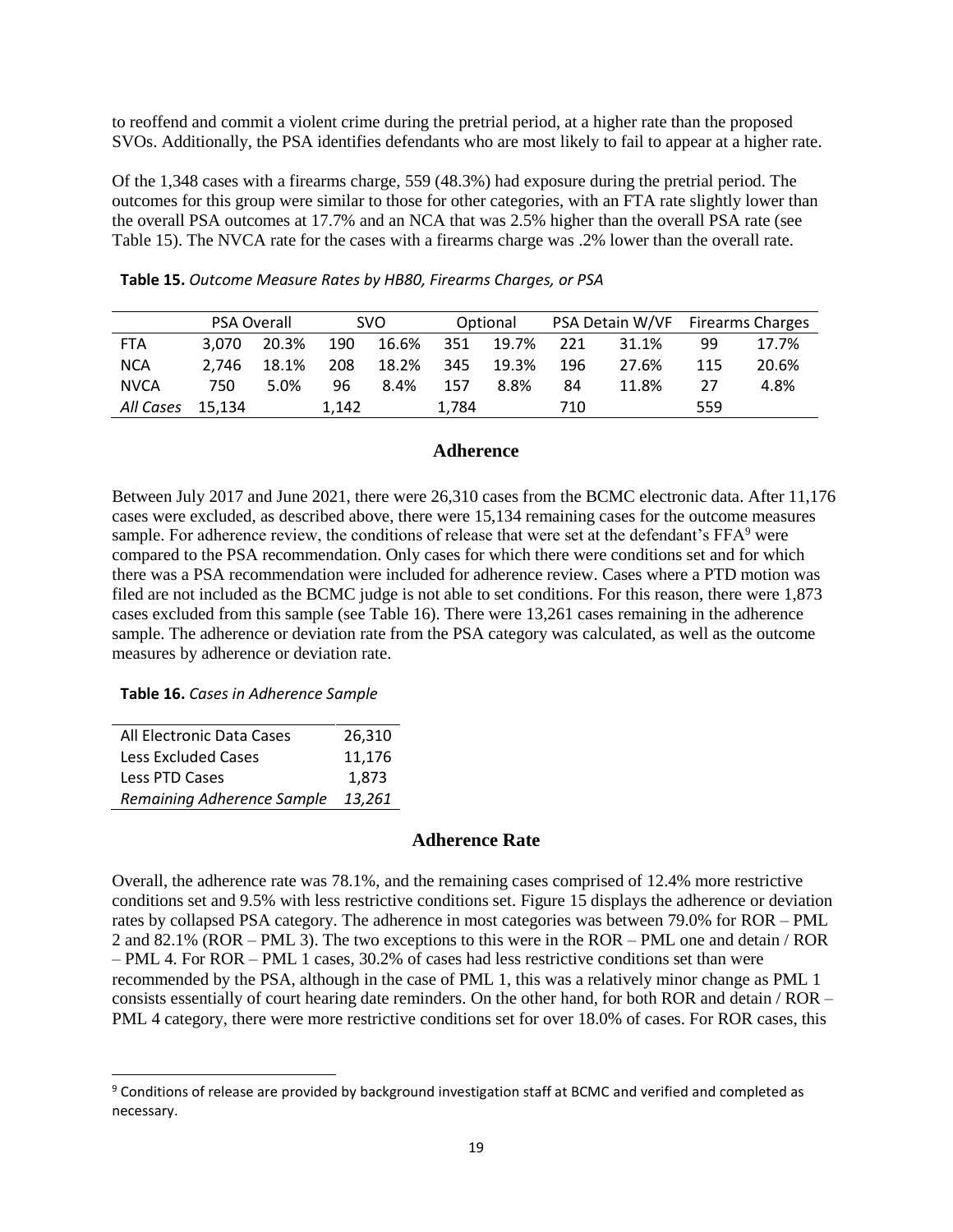included any addition to the ROR though this was more complicated for the detain or ROR – PML 4 category.<sup>10</sup>



### **Adherence and Deviation by Outcome Measures**

<span id="page-20-0"></span>For the 13,261 cases in the adherence sample, FTA, NCA and NVCA rates were calculated by adherence rate. The rates from the outcome measures sample (15,134) were: 20.3% FTA rate, 18.1% NCA rate, and 5.0% NVCA rate. Table 17 displays the FTA rates by adherence or deviation. The overall FTA rate in the adherence sample was 20.7%. The FTA rate was lowest when the conditions of release were less restrictive or 17.8%, and highest when conditions were more restrictive, or 23.7%. When the conditions of release adhered to the PSA recommendation, the FTA rate was 20.6%.

|          | Less Restrictive | Adherence | More Restrictive | Total  |
|----------|------------------|-----------|------------------|--------|
| No FTA   | 1.032            | 8.224     | 1.254            | 10,510 |
| FTA      | 224              | 2.137     | 390              | 2,751  |
| FTA Rate | 17.8%            | 20.6%     | 23.7%            | 20.7%  |

Table 18 shows the NCA rate by adherence or deviation. The overall NCA rate for the adherence sample was 17.7%. As observed with the FTA rates, the NCA rate was highest when conditions were more restrictive than the PSA recommended at 21.4%. When the conditions adhered to the recommendation, the NCA rate was 17.5% and lowest when conditions were less restrictive (14.8%).

 $\overline{a}$ 

|               | Less Restrictive | Adherence | More Restrictive | Total  |
|---------------|------------------|-----------|------------------|--------|
| No New Charge | 1,070            | 8.546     | 1.292            | 10,908 |
| <b>NCA</b>    | 186              | 1.815     | 352              | 2,353  |
| NCA Rate      | 14.8%            | 17.5%     | 21.4%            | 17.7%  |

<sup>&</sup>lt;sup>10</sup> See Table C1 in Appendix C for how adherence and deviations were considered.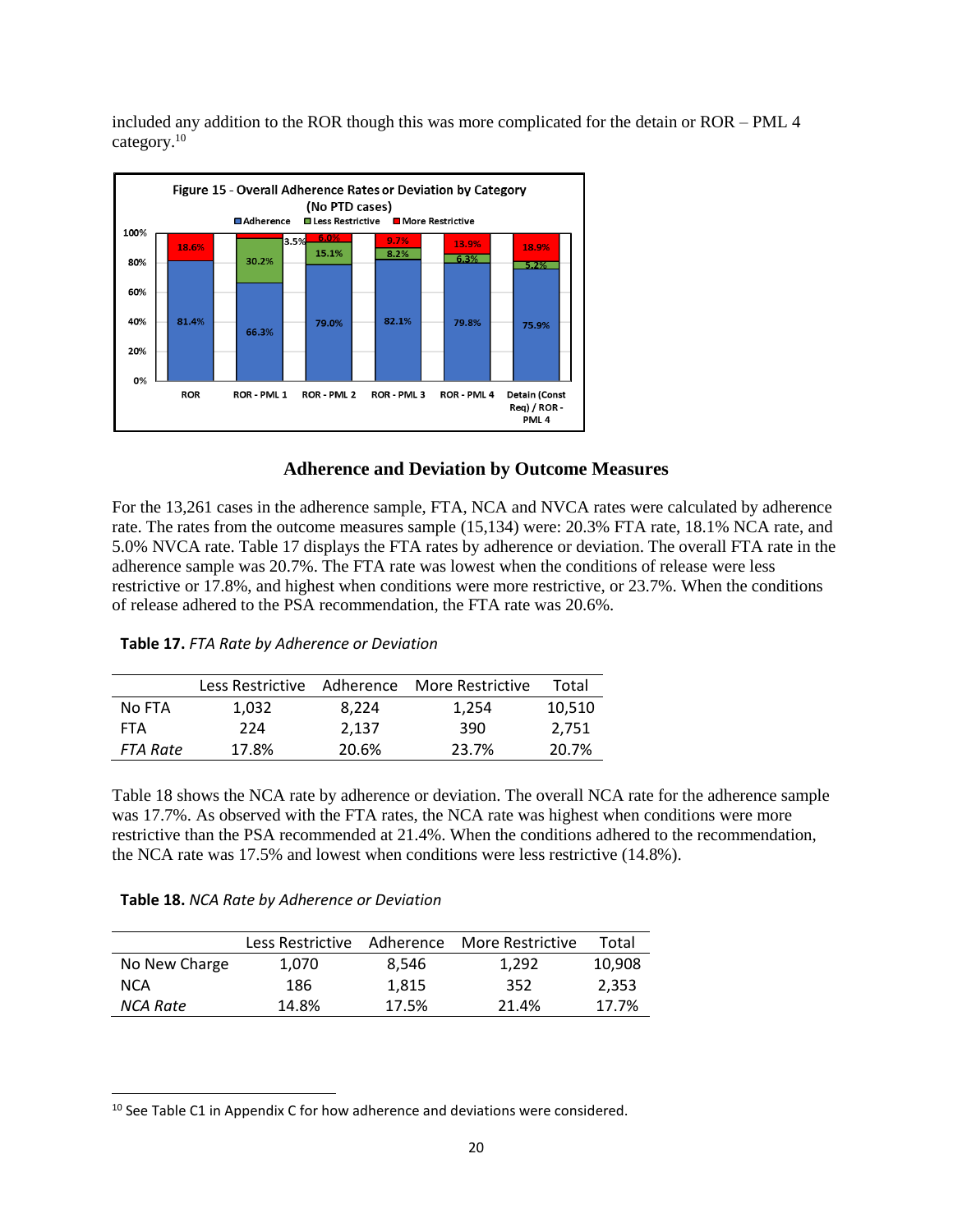The NVCA rate in the adherence sample was 4.7% (see Table 19). The rate was 0.1% less (4.6%) when the conditions adhered to the recommendation than for the overall sample. When conditions were more restrictive, the NVCA rate was 5.2%, and 1.1% more than when conditions were less restrictive (4.1%).

|  |  |  |  | Table 19. NVCA Rate by Adherence or Deviation |
|--|--|--|--|-----------------------------------------------|
|--|--|--|--|-----------------------------------------------|

|               | Less Restrictive |       | Adherence More Restrictive | Total  |
|---------------|------------------|-------|----------------------------|--------|
| No New Charge | 1.204            | 9.881 | 1,558                      | 12.643 |
| <b>NVCA</b>   | 52               | 480   | 86                         | 618    |
| NVCA Rate     | 4.1%             | 4.6%  | 5.2%                       | 4.7%   |

Figure 16 displays the FTA, NCA, and NVCA rates across adherence or deviation categories. Outcome measure rates were lowest when conditions were less restrictive and were highest when conditions were more restrictive. Adhering to the PSA recommendation produced the best results.



### **Discussion and Conclusion**

<span id="page-21-0"></span>This study examined Bernalillo County Metropolitan Court felony cases that were filed between July 2017 and June 2021 with a PSA. Of 26,310 cases from the BCMC electronic data, 23,345 cases had a defendant in custody for their FFA with a PSA. There were 15,134 cases in the outcome sample and 13,261 in the adherence sample. The outcome measures (FTA, NCA, NVCA) were compared by the PSA recommendation categories. This study also examined recent alternative proposals to detain defendants during pretrial such as Rebuttable Presumptions or Serious Violent Offenses. In addition, these measures were compared to whether a PTD motion had been filed on that case.

A release rate was calculated by comparing the number of closed cases with no exposure in the community to the total number of closed cases. The release rate for this study was 69.6%. For cases in the outcome sample, the FTA rate was 20.3%, the NCA rate was 18.1%, and the NVCA rate was 5.0%. Previous reports by ISR have included the outcome measures and release rate. These rates over time are compared in Table 20. The FTA, NCA, and NVCA rates increased for cases between July 2017 to March 2020. In the current study, all rates decreased, and the release rate increased a small percentage (0.5%).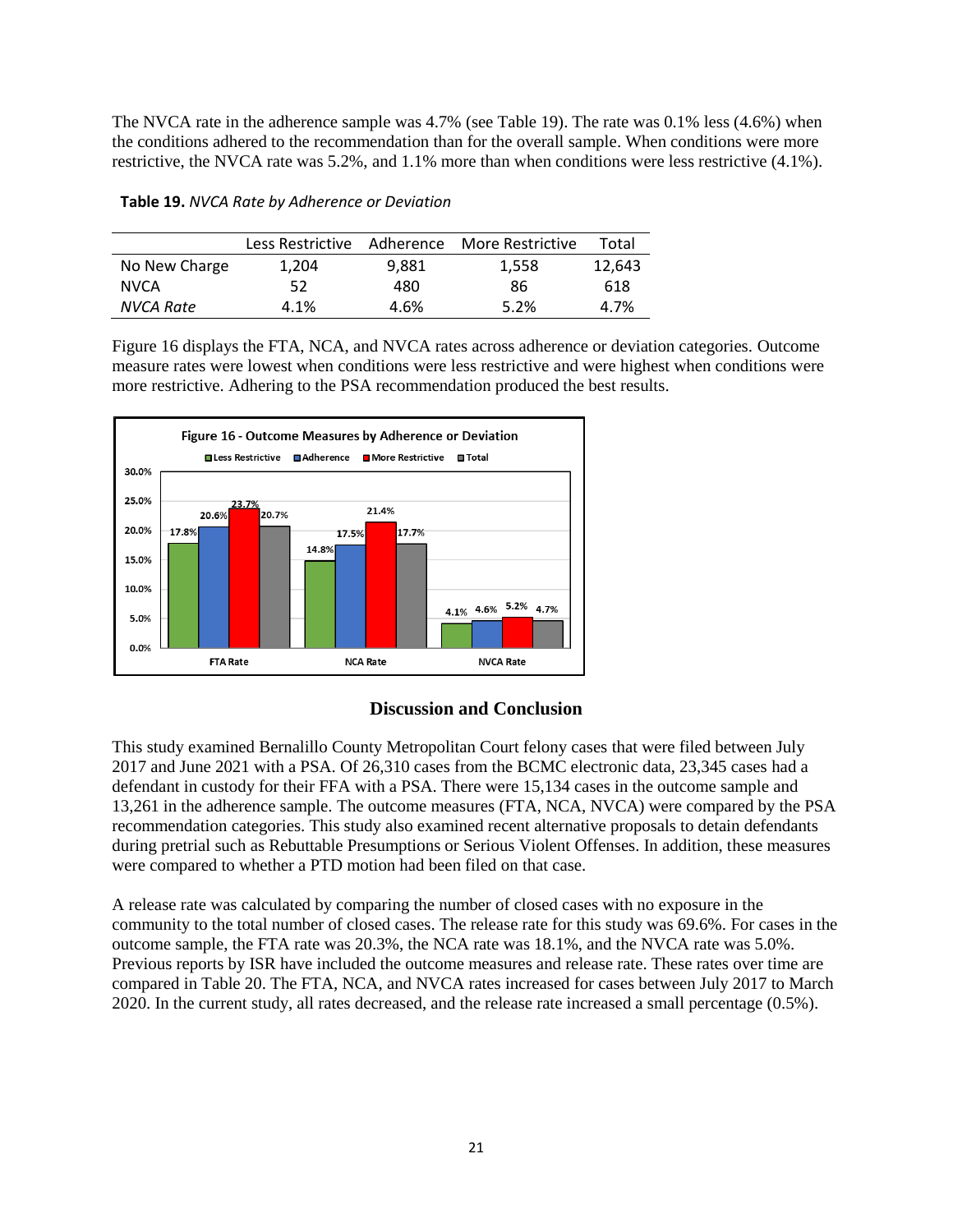**Table 20.** *Outcome Measures by Sample*

| Report                                                | Sample Period     | <b>FTA</b> | <b>NCA</b> | <b>NVCA</b> | Release Rate |
|-------------------------------------------------------|-------------------|------------|------------|-------------|--------------|
| Bernalillo County Public Safety Assessment Review -   | July 2017 to      | 18.5%      | 17.2%      | 4.1%        | 71.7%        |
| July 2017 to March 2019                               | <b>March 2019</b> |            |            |             |              |
| Bernalillo County Public Safety Assessment Validation | July 2017 to      | 22.8%      | 19.0%      | 4.7%        | 69.1%        |
|                                                       | <b>March 2020</b> |            |            |             |              |
| The Public Safety Assessment, Preventive Detention,   | July 2017 to      | 20.3%      | 18.1%      | 5.0%        | 69.6%        |
| and Rebuttable Presumptions in Bernalillo County      | June 2021         |            |            |             |              |

FTA and NCA Rates increased as the PSA recommendation category became more restrictive, or the rates are highest in the highest risk categories. This finding is important as it demonstrates that the PSA identifies and scores high-risk individuals. Inversely, the majority of cases in the lower PSA categories (ROR and ROR PML 1) do not have a new charge. In cases where the NVCA flag existed, the NVCA rate is more than double the NVCA rate in cases without the flag, 8.9% and 4.2%, respectively.

There were 2,746 cases with NCA during the pretrial period. The charges for the NCA case were collected and the highest charge was selected. Most NCAs had a fourth-degree felony or misdemeanor as the highest charge, 8.4% and 4.9%, respectively. There were 1,036 or 37.7% of NCAs were property crimes, followed by violent crimes (745 or 27.1%). There were 664 cases of 24.2% that were drug crimes. Public order and DWI charges accounted for the remaining 11% of NCAs. When the highest charge on the NCA case was compared to the highest charge on the source case, 49.3% committed charges that were lower than the source case. This finding suggests that when a new charge is committed during the pretrial period, the majority do not commit a higher crime.

Adherence or deviation rates were calculated for 13,261 cases. Cases that did not have any conditions of release set were excluded. The overall adherence rate was 78.1%. FTA, NCA and NVCA rates were highest when conditions of release were more restrictive than what the PSA recommended. The lowest outcome measure rates were observed when conditions of release were less restrictive than what was recommended.

The findings from comparing outcome measure rates across the outcome sample, cases with an SVO, and cases in the detain / ROR – PML 4 category (Table 15 above), suggest that the PSA and the NVCA flag identifies defendants who are high-risk, at higher rates than the proposed HB80. The FTA and NCA rates were highest for cases in the detain category with the NVCA flag. The NVCA rate was highest for cases in the detain / ROR – PML 4 category. These rates were higher than the small number of cases that were identified as having an SVO, Optional SVO, or no SVO. The proposed HB80 would unnecessarily hold defendants who would not commit a new crime or fail to appear. The detain and violent flag predicts violent crime better than the alternative.

Overall, the implementation of the recently proposed options for rebuttable presumptions is not clearly reflected in the current use of preventive detention nor does the data suggest that HB80 is useful in addition to the current method of assessment and release/detainment. The data suggests that to date, the best predictor of the likelihood of commitment of new criminal activity and new violent criminal activity is a combination of the recommendation of the PSA and the violence flag. While options may be available to improve the Release Conditions Matrix, broad sweeping mandates for pretrial detention would result in an increased burden on the courts. Implementing these charges should be studied, both to confirm the outcomes on a smaller scale as well as to gauge the impact on both the courts and the MDC. An evidencebased decision has the greatest chance for success.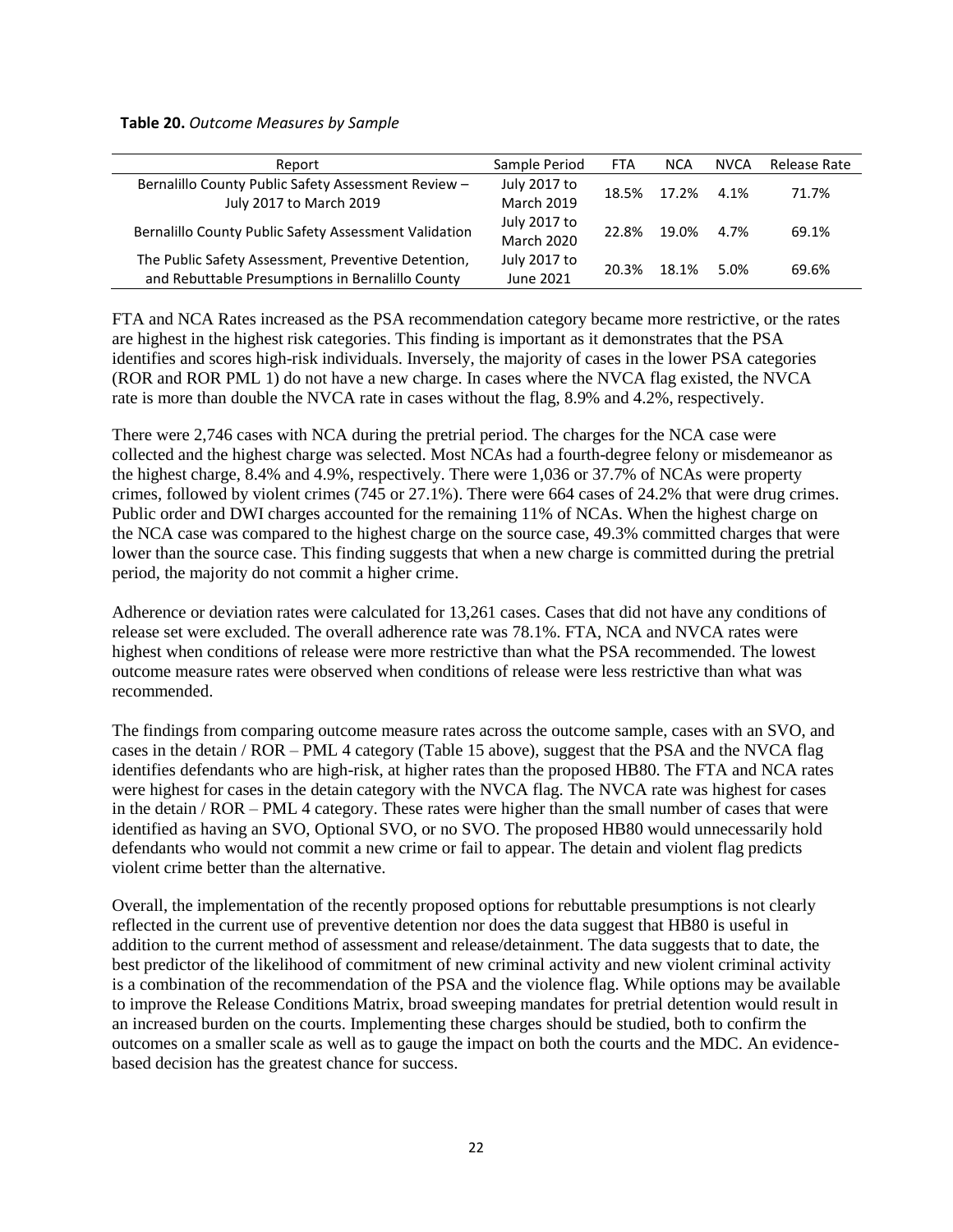### **References**

- <span id="page-23-0"></span>AdvancingPretrial.org. (2020). About the Public Safety Assessment (PSA). Retrieved from: [https://advancingpretrial.org/psa/about/.](https://advancingpretrial.org/psa/about/)
- Arnold Ventures. (2019). Public Safety Assessment FAQs (PSA 101). Retrieved from [https://craftmediabucket.s3.amazonaws.com/uploads/Public-Safety-Assessment-](https://craftmediabucket.s3.amazonaws.com/uploads/Public-Safety-Assessment-101_190319_140124.pdf)[101\\_190319\\_140124.pdf.](https://craftmediabucket.s3.amazonaws.com/uploads/Public-Safety-Assessment-101_190319_140124.pdf)
- Denman, K., Siegrist, E., Robinson, J., Maus, A., & Dole, J. (2021). Bail Reform: Motions for Pretrial Detention and their Outcomes. Institute for Social Research. Retrieved from: https://isr.unm.edu/reports/2021/bail-reform-motions-for-pretrial-detention-and-theiroutcomes.pdf
- Ferguson, E., De La Cerda, H., & Guerin, P. (2019). Bernalillo County Public Safety Assessment Review – July 2017 to March 2019. Institute for Social Research. Retrieved from: [http://isr.unm.edu/reports/2019/bernalillo-county-public-safety-assessment-review-july-2017-to](http://isr.unm.edu/reports/2019/bernalillo-county-public-safety-assessment-review-july-2017-to-march-2019.pdf)[march-2019.pdf.](http://isr.unm.edu/reports/2019/bernalillo-county-public-safety-assessment-review-july-2017-to-march-2019.pdf)
- Ferguson, E., De La Cerda, H., & Guerin, P. (2020). Failure to Appear and New Criminal Activity: Outcome Measures for Preventive Detention and Public Safety Assessments. Retrieved from: http://isr.unm.edu/reports/2020/failure-to-appear-and-new-criminal-activity-outcome-measuresfor-preventive-detention-and-public-safety-assessments.pdf
- Ferguson, E., De La Cerda, H., Guerin, P., & Moore, C. (2021). Bernalillo County Public Safety Assessment Validation. Institute for Social Research. Retrieved from: http://isr.unm.edu/reports/2021/bernalillo-county-public-safety-assessment-validation-study.pdf.
- Laura and John Arnold Foundation. (2016). Public Safety Assessment: Risk Factors and Formula. Retrieved from: [https://craftmediabucket.s3.amazonaws.com/uploads/PDFs/PSA-Risk-Factors](https://craftmediabucket.s3.amazonaws.com/uploads/PDFs/PSA-Risk-Factors-and-Formula.pdf)[and-Formula.pdf.](https://craftmediabucket.s3.amazonaws.com/uploads/PDFs/PSA-Risk-Factors-and-Formula.pdf)
- N.M. Constitution, art. II, §13.
- N.M. HB80, 55<sup>th</sup> Legislature, First Session, 2021. (NM 2021). https://www.nmlegis.gov/Sessions/ 21%20Regular/bills/house/HB0080.pdf.
- Schlesinger, T. (2005). Racial and Ethnic Disparity in Pretrial Criminal Processing. *Justice Quarterly, 22:2, 170-192*. doi: [10.1080/07418820500088929.](https://doi.org/10.1080/07418820500088929)
- Steffensmeier, D. J., Ulmer, J. & Kramer, J. H. (1998). The Interaction of Race, Gender, and Age in Criminal Sentencing: The Punishment of Being Young, Black, and Male. *Criminology, 36(4), 763-798*. doi: 10.1111/j.1745-9125.1998.tb01265.x.
- U.S. Constitution. amend. V.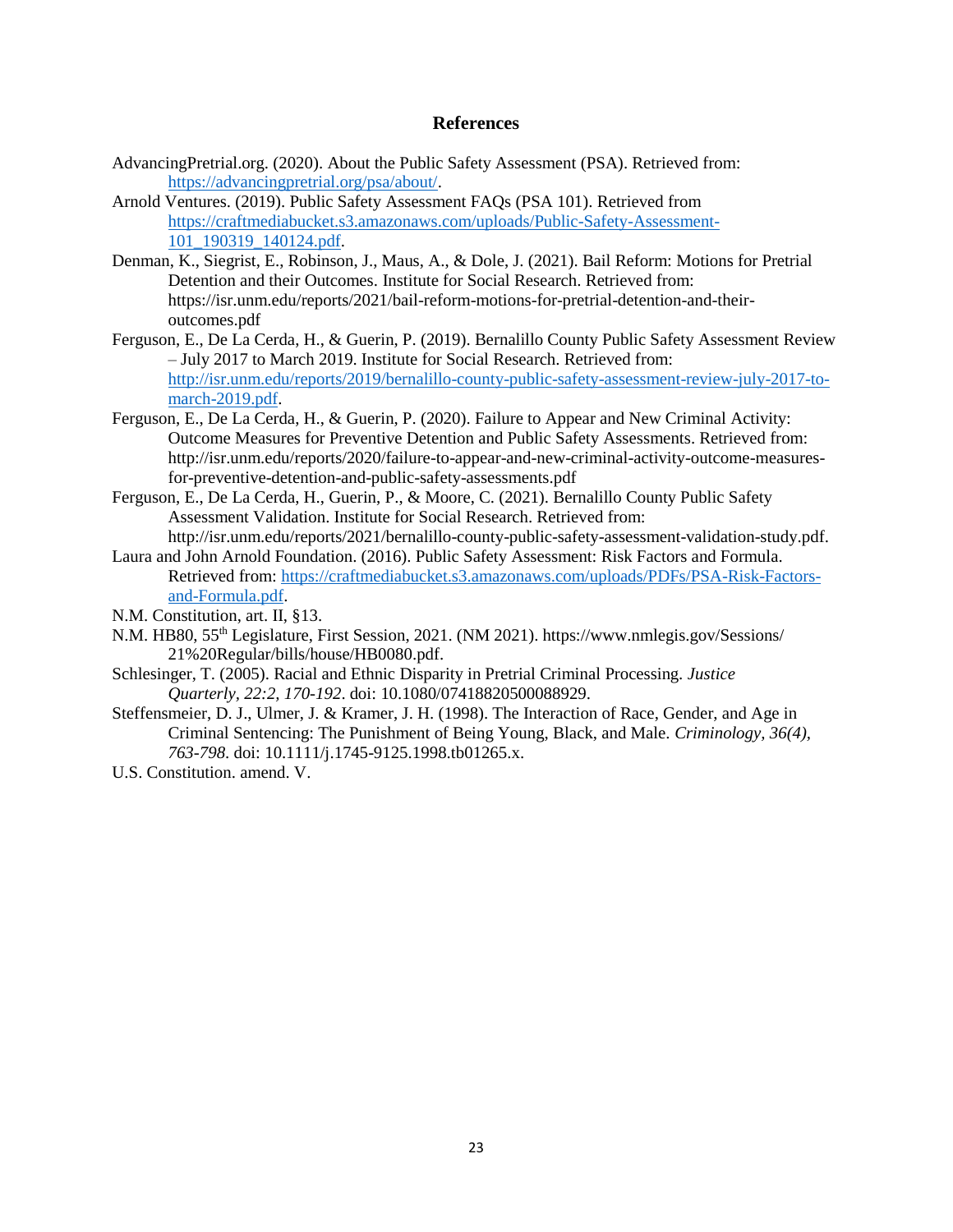### **Appendix A: Release Conditions Matrix**

<span id="page-24-0"></span>The PSA recommendation category is assigned based on the risk scores for new criminal activity (NCA) and failure to appear (FTA). These scores are generated based on a series of risk factors including age, current offense information, prior convictions, prior failures to appear, and prior sentencing (see Table A1) (Laura and John Arnold Foundation, 2016).

**Table A1.** *PSA Risk Factors and Pretrial Outcomes*

| <b>Risk Factor</b>                                      |   | <b>Pretrial Outcome</b> |             |  |
|---------------------------------------------------------|---|-------------------------|-------------|--|
|                                                         |   | <b>NCA</b>              | <b>NVCA</b> |  |
| 1. Age at current arrest                                |   | x                       |             |  |
| 2. Current violent offense                              |   |                         | x           |  |
| 2A. Current violent offense and 20 years old or younger |   |                         |             |  |
| 3. Pending charge at the time of the offense            | x | x                       | x           |  |
| 4. Prior misdemeanor conviction                         |   | x                       |             |  |
| 5. Prior felony conviction                              |   | x                       |             |  |
| 5A. Prior conviction (misdemeanor or felony)            | x |                         |             |  |
| 6. Prior violent conviction                             |   | x                       | x           |  |
| 7. Prior failure to appear in the past two years        | x | x                       |             |  |
| 8. Prior failure to appear older than two years         | x |                         |             |  |
| 9. Prior sentence to incarceration                      |   | χ                       |             |  |

As the NCA and FTA scores increase, the release recommendation category becomes more restrictive (see Table A2). These recommendations are part of the Release Conditions Matrix (RCM, formerly DMF) used to assign recommended conditions of release. These conditions include: ROR with no supervision, ROR with supervision at several levels, or detain if constitutional requirements are met or release with maximum conditions. The supervision level is ordered by the judge or determined by Pretrial Supervision program staff.

| Table A2. Decision-Making Framework in Bernalillo County |  |  |  |
|----------------------------------------------------------|--|--|--|
|----------------------------------------------------------|--|--|--|

|                                    |                  |                   |                               | <b>New Criminal Activity Scale</b> |                                          |                                           |                                          |
|------------------------------------|------------------|-------------------|-------------------------------|------------------------------------|------------------------------------------|-------------------------------------------|------------------------------------------|
|                                    |                  | <b>NCA1</b>       | <b>NCA<sub>2</sub></b>        | <b>NCA3</b>                        | NCA <sub>4</sub>                         | <b>NCA<sub>5</sub></b>                    | NCA <sub>6</sub>                         |
|                                    | FTA <sub>1</sub> | (A)<br><b>ROR</b> | $(B)$ ROR                     |                                    |                                          |                                           |                                          |
| Scale                              | FTA <sub>2</sub> | (C)<br><b>ROR</b> | (D) ROR                       | $(E)$ ROR<br>PML <sub>1</sub>      | (F) ROR PML 3                            | (G) ROR PML 4                             |                                          |
| Appear                             | FTA <sub>3</sub> |                   | (H) ROR<br>PML <sub>1</sub>   | $(I)$ ROR<br>PML <sub>2</sub>      | (J) ROR PML 3                            | (K) ROR PML 4                             | (L) Detain (Const<br>Req) or ROR - PML 4 |
| $\mathbf{c}$                       | FTA4             |                   | (M) ROR<br>PML <sub>1</sub>   | $(N)$ ROR<br>PML <sub>2</sub>      | (O) ROR PML 3                            | (P) ROR PML 4                             | (Q) Detain (Const<br>Req) or ROR - PML 4 |
| <b>Failure</b><br>FTA <sub>5</sub> |                  |                   | $(R)$ ROR<br>PML <sub>2</sub> | $(S)$ ROR<br>PML <sub>2</sub>      | (T) ROR PML 3                            | (U Detain (Const Req)<br>or $ROR - PML 4$ | (V) Detain (Const<br>Req) or ROR - PML 4 |
|                                    | FTA <sub>6</sub> |                   |                               |                                    | (W) Detain (Const<br>Reg) or ROR - PML 4 | (X) Detain (Const<br>Reg) or ROR - PML 4  | (Y) Detain (Const<br>Reg) or ROR - PML 4 |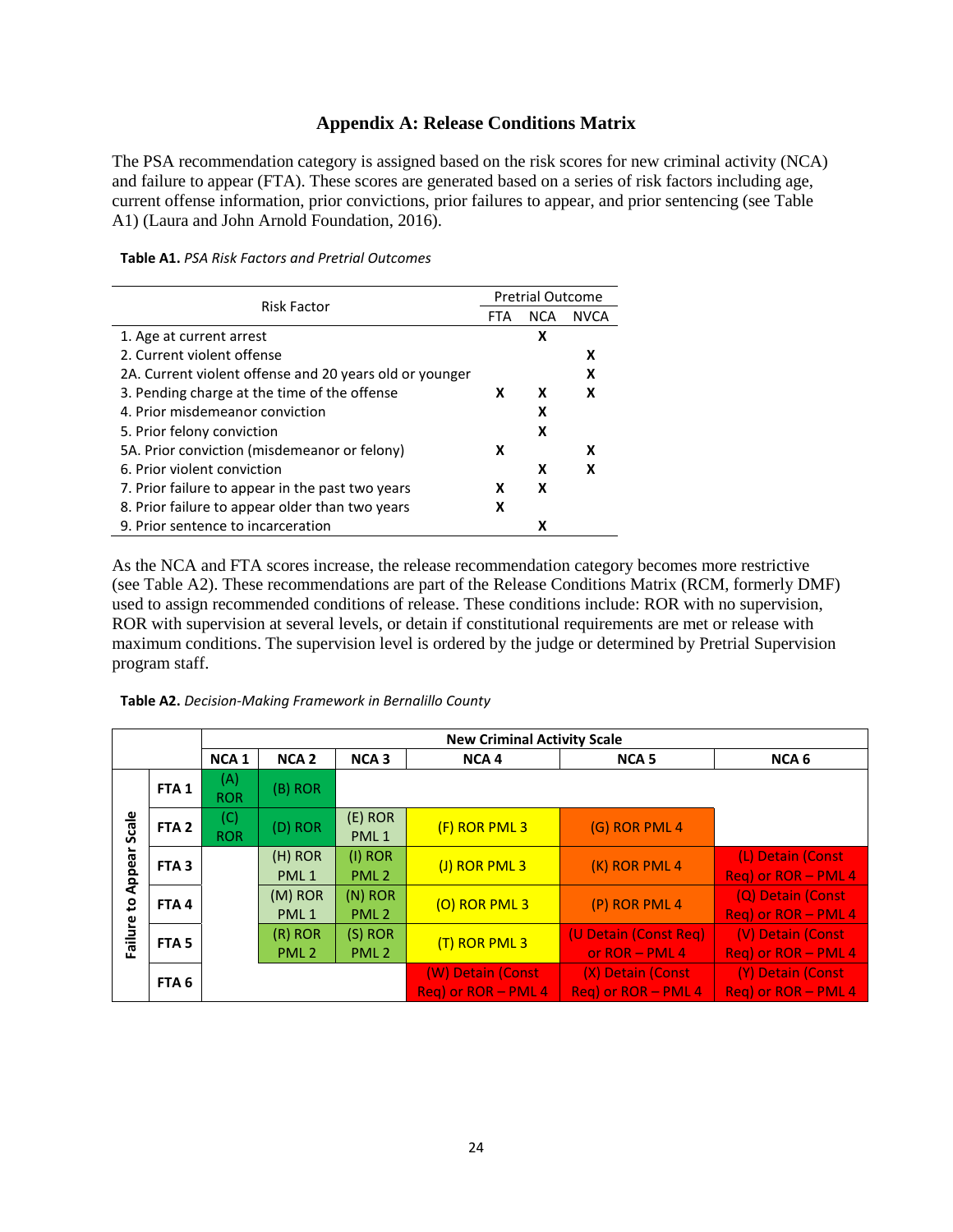### **Appendix B: Serious Violence Offense Charges**

<span id="page-25-0"></span>The first-degree felonies and serious violence offense (SVO) charges were identified based on the charge level and the definition provided in HB80. Based on this information, the following charges will be SVO offenses.

#### **Table B1.** *SVO Charges*

| <b>Charge Description</b>                                           | Statute       |
|---------------------------------------------------------------------|---------------|
| Murder, Kidnapping, CSP, Child Abuse, Drug Trafficking              | Various       |
| Second Degree Murder                                                | $30 - 2 - 1$  |
| Shooting at Dwelling or Occupied Building                           | $30 - 3 - 8$  |
| Shooting at or from a Motor Vehicle                                 | $30-3-8$      |
| Aggravated Battery Upon a Peace Officer                             | 30-22-25      |
| Assault with Intent to Commit a Violent Felony Upon a Peace Officer | 30-22-23      |
| Aggravated Assault Upon a Peace Officer                             | 30-22-22      |
| <b>Voluntary Manslaughter</b>                                       | $30 - 2 - 3$  |
| Third Degree Aggravated Battery                                     | $30 - 3 - 5$  |
| Third Degree Aggravated Battery Against a Household Member          | 30-3-16       |
| First Degree Kidnapping                                             | $30 - 4 - 1$  |
| First and Second Degree Criminal Sexual Penetration                 | 30-9-11       |
| Second and Third Degree Criminal Sexual Contact                     | $30 - 9 - 13$ |
| First and Second Robbery                                            | $30 - 16 - 2$ |
| Second Degree Aggravated Arson                                      | $30-17-6$     |

There are also a series of charges that are Optional SVO charges. For these charges, the court may judge that these are also an SVO based on the nature of the offense and resulting harm.

### **Table B2.** *Optional SVO Charges*

| <b>Charge Description</b>                                                              | Statute         |
|----------------------------------------------------------------------------------------|-----------------|
| <b>Involuntary Manslaughter</b>                                                        | $30 - 2 - 3$    |
| Fourth Degree Aggravated Assault                                                       | $30-3-2$        |
| Third Degree Assault with Intent to Commit a Violent Felony                            | $30 - 3 - 3$    |
| Fourth Degree Aggravated Assault Against a Household Member                            | $30 - 3 - 13$   |
| Third Degree Assault with Intent to Commit a Violent Felony Against a Household Member | $30 - 3 - 14$   |
| <b>Aggravated Stalking</b>                                                             | $30 - 3A - 3.1$ |
| Second Degree Kidnapping                                                               | $30 - 4 - 1$    |
| Second Degree Abandonment of a Child                                                   | $30 - 6 - 1$    |
| First, Second, and Third-Degree Abuse of a Child                                       | $30 - 6 - 1$    |
| Third Degree Dangerous Use of Explosives                                               | $30 - 7 - 5$    |
| Third and Fourth Degree Criminal Sexual Penetration                                    | $30-9-11$       |
| Fourth Degree Criminal Sexual Contact of a Minor                                       | $30-9-13$       |
| Third Degree Robbery                                                                   | $30-16-2$       |
| Third Degree Homicide by Vehicle or Great Bodily Harm by Vehicle                       | 66-8-101        |
| Battery Upon a Peace Officer                                                           | 30-22-24        |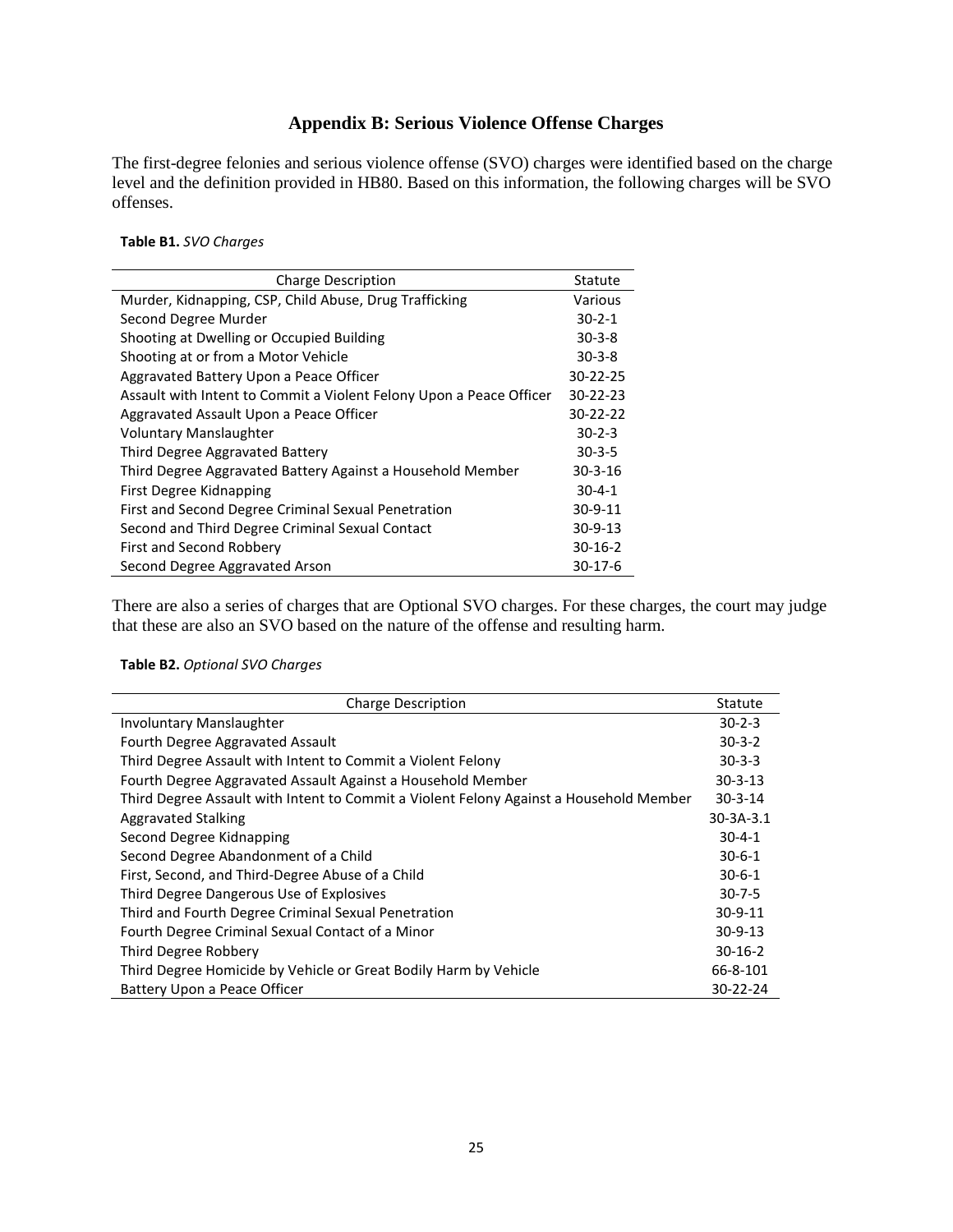# **Appendix C: Crime Type Categories**

<span id="page-26-0"></span>The crime type was assigned to the criminal charges for both the case the defendant originally assessed on as well as instances of NCA and NVCA.

**Table C1.** *Crime Types by Levels*

| Level 1     | Level 2              | Level 3                                                   |
|-------------|----------------------|-----------------------------------------------------------|
| Violent     | Violent              | Homicide                                                  |
| Violent     | Violent              | Other Homicide                                            |
| Violent     | Violent              | Kidnapping                                                |
| Violent     | Violent              | Armed Robbery                                             |
| Violent     | Violent              | Robbery                                                   |
| Violent     | Violent              | Sexual Offenses                                           |
| Violent     | Violent              | Assault                                                   |
| Violent     | Violent              | Battery                                                   |
| Violent     | Violent              | <b>Other Sexual Offenses</b>                              |
| Violent     | Violent              | Other Violent Offenses                                    |
| Non-Violent | Drug                 | Drug Offenses                                             |
| Non-Violent | Property             | <b>Burglary</b>                                           |
| Non-Violent | Property             | Larceny Theft                                             |
| Non-Violent | Property             | Motor Vehicle Theft                                       |
| Non-Violent | Property             | Arson / Fraud / Stolen Property / Other Property Offenses |
| Non-Violent | <b>DWI</b>           | DWI                                                       |
| Non-Violent | Public Order / Other | Weapons                                                   |
| Non-Violent | Public Order / Other | Judicial Interference / Other Public Order / Other        |